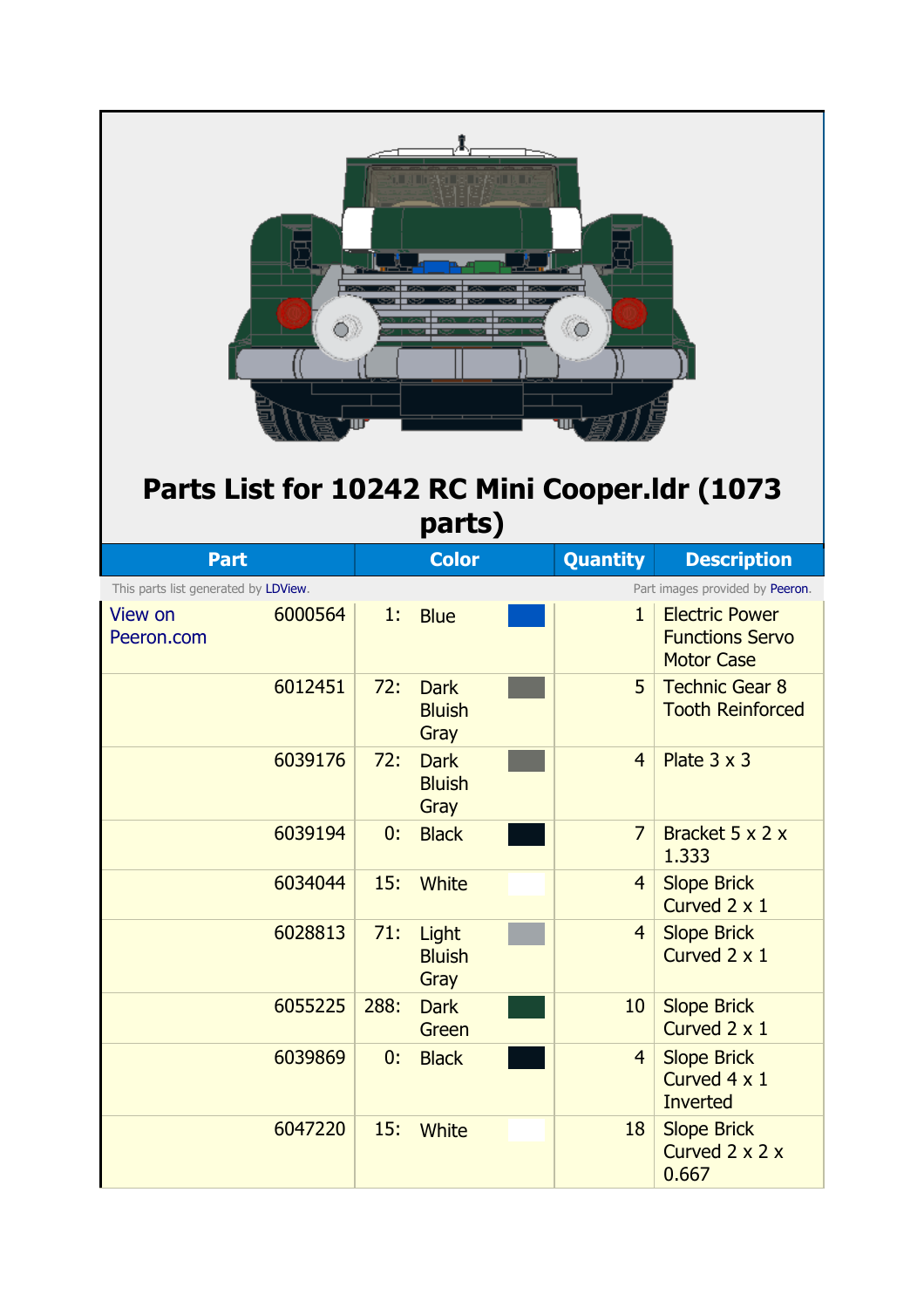

| <b>Part</b> |         |      | <b>Color</b>                     |  | Quantity       | <b>Description</b>                 |  |  |  |
|-------------|---------|------|----------------------------------|--|----------------|------------------------------------|--|--|--|
|             | 6055631 | 19:  | Tan                              |  | $\overline{2}$ | <b>Technic Axle 5</b><br>with Stop |  |  |  |
|             | 4211109 | 0:   | <b>Black</b>                     |  | $\overline{2}$ | Brick 2 x 2 Corner                 |  |  |  |
|             | 241226  | 0:   | <b>Black</b>                     |  | 10             | Tile 1 x 2 Grille<br>with Groove   |  |  |  |
|             | 6051422 | 80:  | <b>Metallic</b><br><b>Silver</b> |  | $\overline{7}$ | Tile 1 x 2 Grille<br>with Groove   |  |  |  |
|             | 242026  | 0:   | <b>Black</b>                     |  | $\overline{4}$ | Plate 2 x 2 Corner                 |  |  |  |
|             | 4585751 | 484: | <b>Dark</b><br>Orange            |  | $\overline{4}$ | Plate 2 x 2 Corner                 |  |  |  |
|             | 6056380 | 288: | <b>Dark</b><br>Green             |  | $\overline{4}$ | Hinge Plate 1 x 4<br><b>Base</b>   |  |  |  |
|             | 243126  | 0:   | <b>Black</b>                     |  | $\mathbf{1}$   | Tile $1 \times 4$ with<br>Groove   |  |  |  |
|             | 243101  | 15:  | <b>White</b>                     |  | 4              | Tile 1 x 4 with<br>Groove          |  |  |  |
|             | 4543949 | 288: | <b>Dark</b><br>Green             |  | 28             | Tile 1 x 4 with<br>Groove          |  |  |  |
|             | 4211357 | 71:  | Light<br><b>Bluish</b><br>Gray   |  | $\overline{2}$ | Tile 1 x 2 with<br><b>Handle</b>   |  |  |  |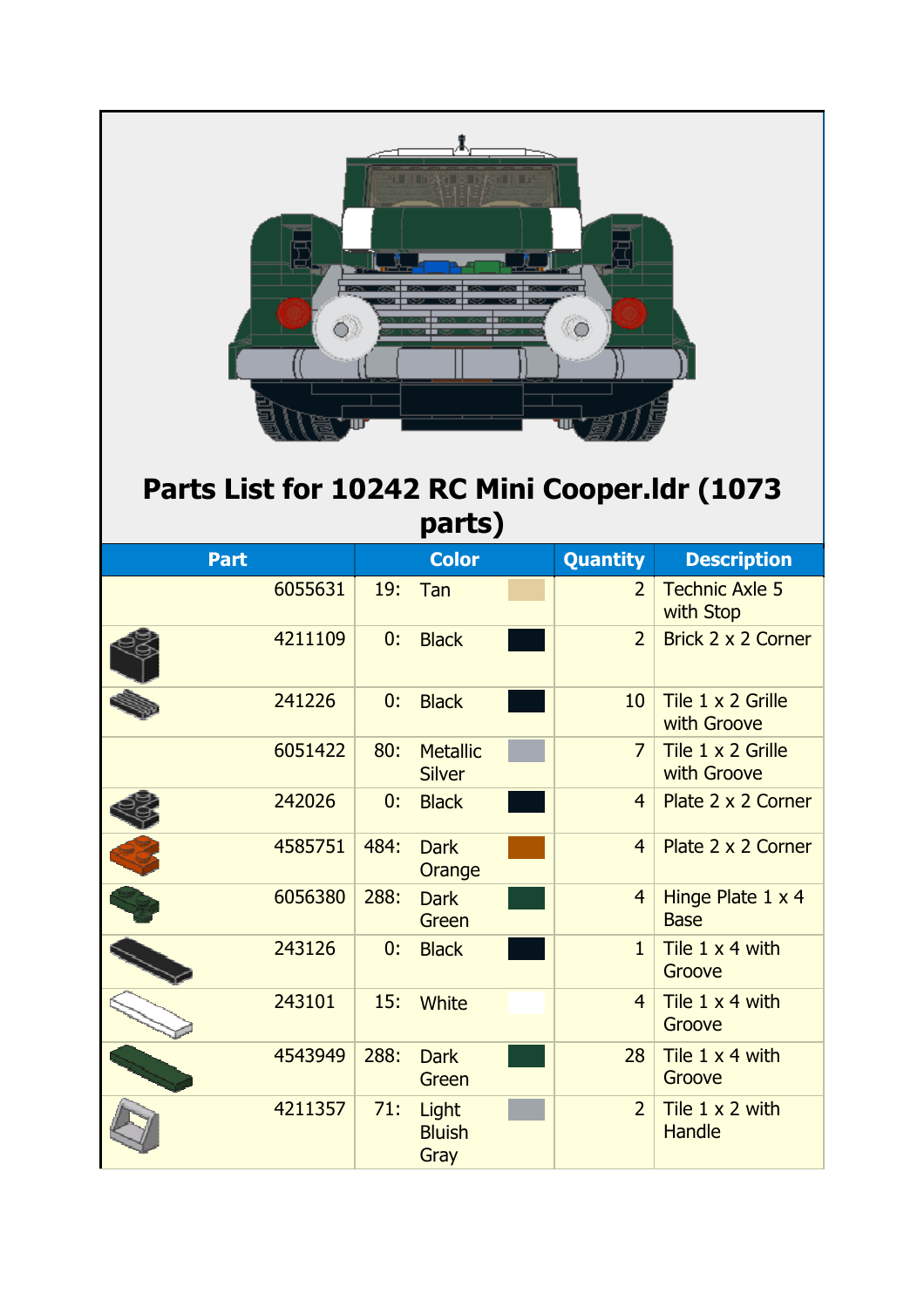| a ing at kalinggan iki d<br>Parts List for 10242 RC Mini Cooper.Idr (1073<br>parts) |         |     |                                      |  |                |                                                            |  |  |
|-------------------------------------------------------------------------------------|---------|-----|--------------------------------------|--|----------------|------------------------------------------------------------|--|--|
| <b>Part</b>                                                                         |         |     | <b>Color</b>                         |  | Quantity       | <b>Description</b>                                         |  |  |
|                                                                                     | 6116990 | 0:  | <b>Black</b>                         |  | $\mathbf{1}$   | Brick 1 x 2 with<br>Pin                                    |  |  |
|                                                                                     | 4140593 | 19: | Tan                                  |  | $\overline{2}$ | Plate $1 \times 2$ with<br><b>Handle</b>                   |  |  |
|                                                                                     | 4210660 | 72: | <b>Dark</b><br><b>Bluish</b><br>Gray |  | $\mathbf{1}$   | Plate $1 \times 2$ with<br><b>Handle</b>                   |  |  |
|                                                                                     | 255526  | 0:  | <b>Black</b>                         |  | $\overline{2}$ | Tile $1 \times 1$ with<br><b>Clip</b>                      |  |  |
|                                                                                     | 4581989 | 40: | <b>Trans</b><br><b>Black</b>         |  | $\overline{2}$ | Windscreen 3 x<br>$10 \times 3$                            |  |  |
| Goodcoock                                                                           | 273026  | 0:  | <b>Black</b>                         |  | $\overline{2}$ | <b>Technic Brick 1 x</b><br>10 with Holes                  |  |  |
|                                                                                     | 4125213 | 0:  | <b>Black</b>                         |  | $\mathbf{1}$   | <b>Technic Steering</b><br><b>Wheel Large</b>              |  |  |
|                                                                                     | 4121715 | 0:  | <b>Black</b>                         |  | 20             | <b>Technic Pin with</b><br><b>Friction and Slots</b>       |  |  |
|                                                                                     | 281726  | 0:  | <b>Black</b>                         |  | $\overline{2}$ | Plate $2 \times 2$ with<br><b>Holes</b>                    |  |  |
|                                                                                     | 4007136 | 0:  | <b>Black</b>                         |  | $\overline{2}$ | <b>Technic Beam 4 x</b><br>0.5 Liftarm with<br><b>Boss</b> |  |  |
|                                                                                     | 307021  | 4:  | <b>Red</b>                           |  | $\overline{4}$ | $=$ Tile 1 x 1 with                                        |  |  |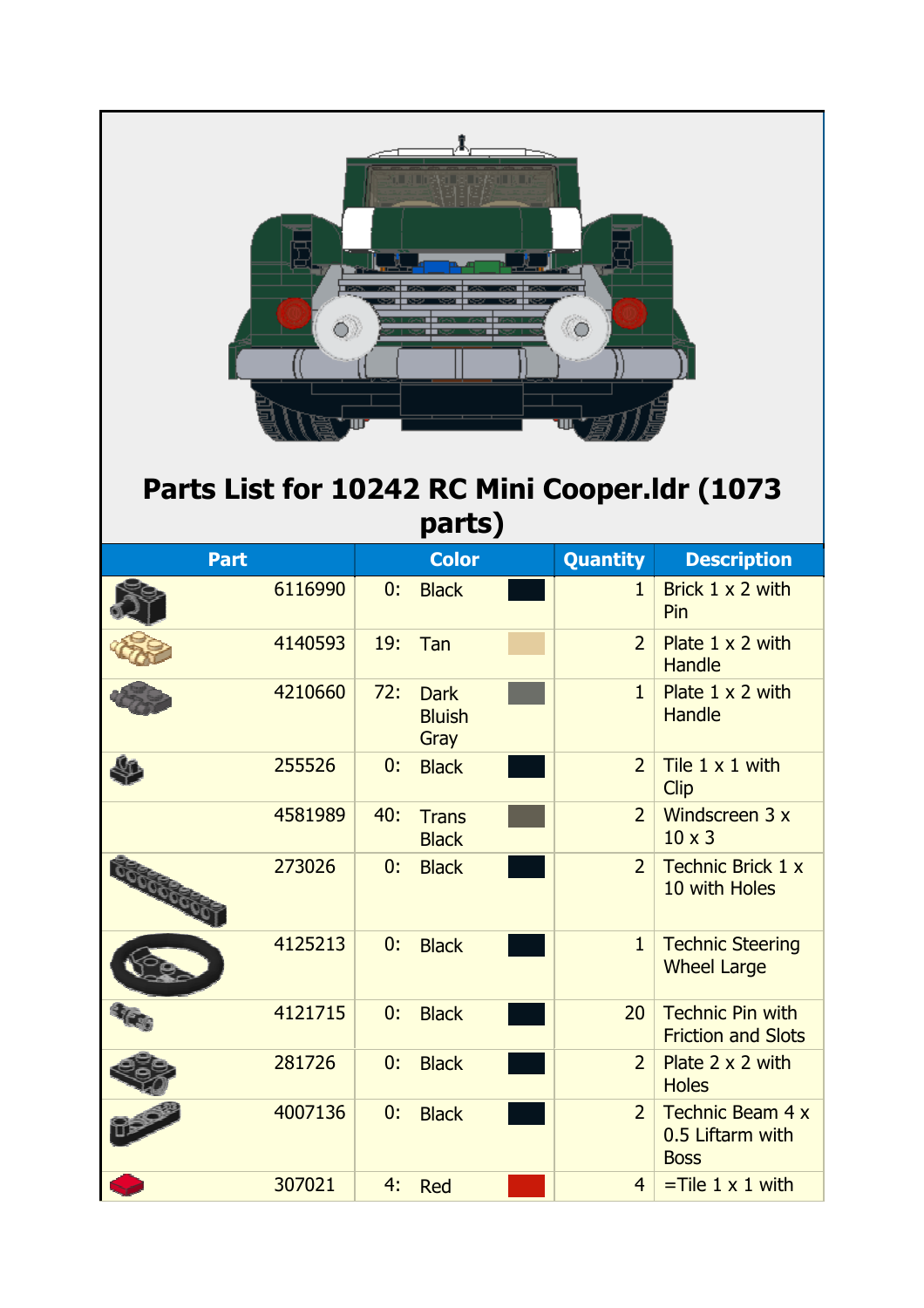| LEIDAG REGAULT<br>$\bigcirc$ .<br>Parts List for 10242 RC Mini Cooper.Idr (1073<br>parts) |         |      |                                |  |                 |                                         |  |  |
|-------------------------------------------------------------------------------------------|---------|------|--------------------------------|--|-----------------|-----------------------------------------|--|--|
| <b>Part</b>                                                                               |         |      | <b>Color</b>                   |  | <b>Quantity</b> | <b>Description</b>                      |  |  |
|                                                                                           | 307001  | 15:  | White                          |  | 20              | Groove<br>$=$ Tile 1 x 1 with<br>Groove |  |  |
|                                                                                           | 4125253 | 19:  | Tan                            |  | 26              | $=$ Tile 1 x 1 with<br>Groove           |  |  |
|                                                                                           | 6055172 | 28:  | <b>Dark</b><br>Tan             |  | 14              | $=$ Tile 1 x 1 with<br>Groove           |  |  |
|                                                                                           | 4211288 | 70:  | <b>Reddish</b><br><b>Brown</b> |  | $\overline{2}$  | $=$ Tile 1 x 1 with<br>Groove           |  |  |
|                                                                                           | 4211415 | 71:  | Light<br><b>Bluish</b><br>Gray |  | $\overline{4}$  | $=$ Tile 1 x 1 with<br>Groove           |  |  |
|                                                                                           | 6055171 | 288: | <b>Dark</b><br>Green           |  | 10              | $=$ Tile 1 x 1 with<br>Groove           |  |  |
|                                                                                           | 300426  | 0:   | <b>Black</b>                   |  | $\overline{2}$  | Brick 1 x 2                             |  |  |
|                                                                                           | 30045   | 19:  | Tan                            |  | $\overline{4}$  | Brick 1 x 2                             |  |  |
|                                                                                           | 4211149 | 70:  | <b>Reddish</b><br><b>Brown</b> |  | $\overline{3}$  | Brick 1 x 2                             |  |  |
|                                                                                           | 4245570 | 288: | <b>Dark</b><br>Green           |  | $\overline{2}$  | Brick 1 x 2                             |  |  |
|                                                                                           | 300526  | 0:   | <b>Black</b>                   |  | 3               | Brick 1 x 1                             |  |  |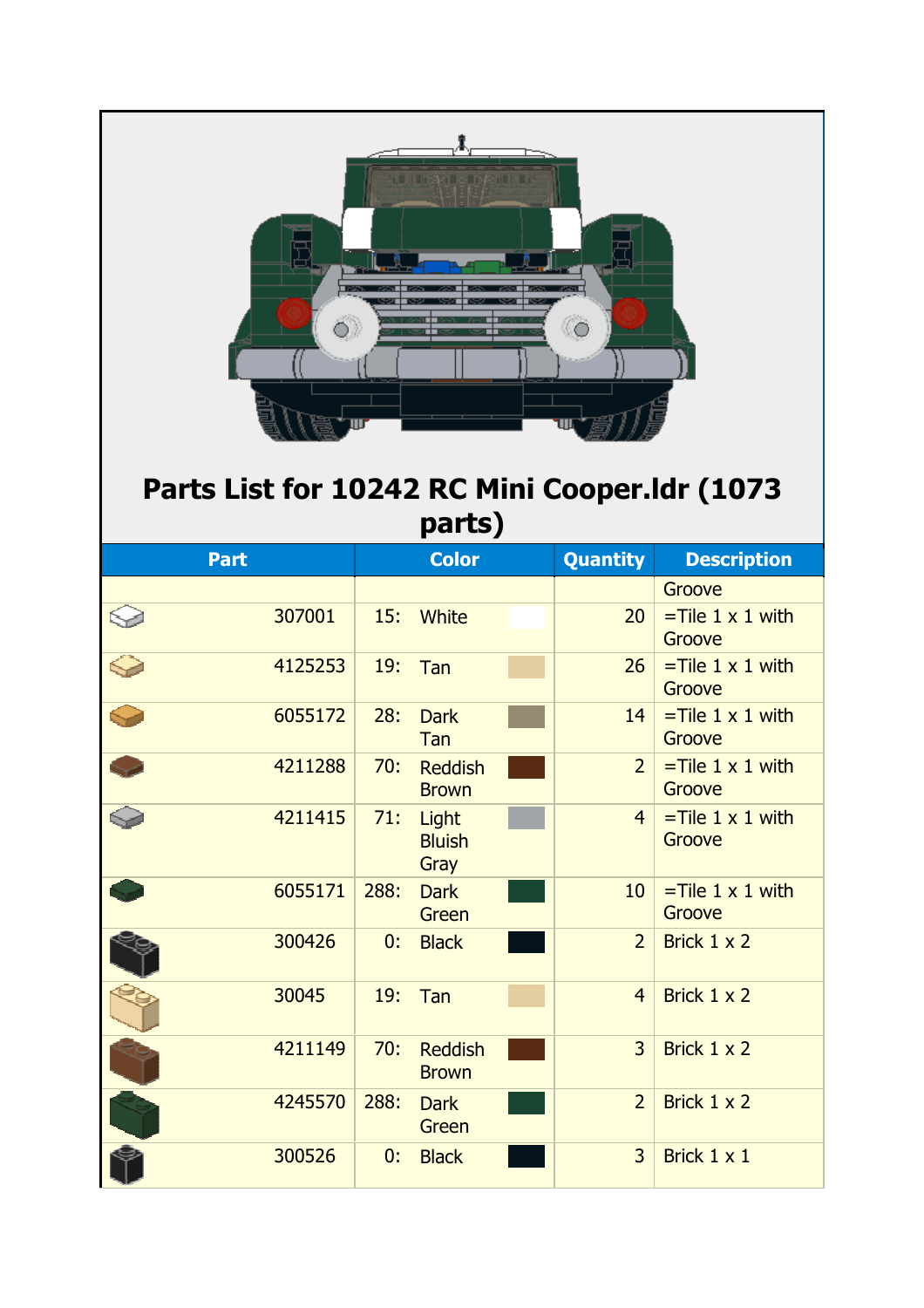| i Jura na pambu<br>0<br>Parts List for 10242 RC Mini Cooper.Idr (1073<br>parts) |         |      |                                |  |                |                    |  |  |  |
|---------------------------------------------------------------------------------|---------|------|--------------------------------|--|----------------|--------------------|--|--|--|
| Part                                                                            |         |      | <b>Color</b>                   |  | Quantity       | <b>Description</b> |  |  |  |
|                                                                                 | 300501  | 15:  | White                          |  | $\overline{2}$ | Brick 1 x 1        |  |  |  |
|                                                                                 | 4113915 | 19:  | Tan                            |  | $\overline{2}$ | Brick 1 x 1        |  |  |  |
|                                                                                 | 4179814 | 28:  | <b>Dark</b><br>Tan             |  | 6              | Brick 1 x 1        |  |  |  |
|                                                                                 | 4521915 | 288: | <b>Dark</b><br>Green           |  | 12             | Brick 1 x 1        |  |  |  |
|                                                                                 | 4211193 | 70:  | <b>Reddish</b><br><b>Brown</b> |  | $\overline{2}$ | Brick 1 x 6        |  |  |  |
|                                                                                 | 301026  | 0:   | <b>Black</b>                   |  | $\overline{3}$ | Brick 1 x 4        |  |  |  |
|                                                                                 | 4245571 | 288: | <b>Dark</b><br>Green           |  | 10             | Brick 1 x 4        |  |  |  |
|                                                                                 | 302026  | 0:   | <b>Black</b>                   |  | 5              | Plate 2 x 4        |  |  |  |
|                                                                                 | 4114309 | 19:  | Tan                            |  | 8              | Plate 2 x 4        |  |  |  |
|                                                                                 | 4586057 | 288: | <b>Dark</b><br>Green           |  | 12             | Plate 2 x 4        |  |  |  |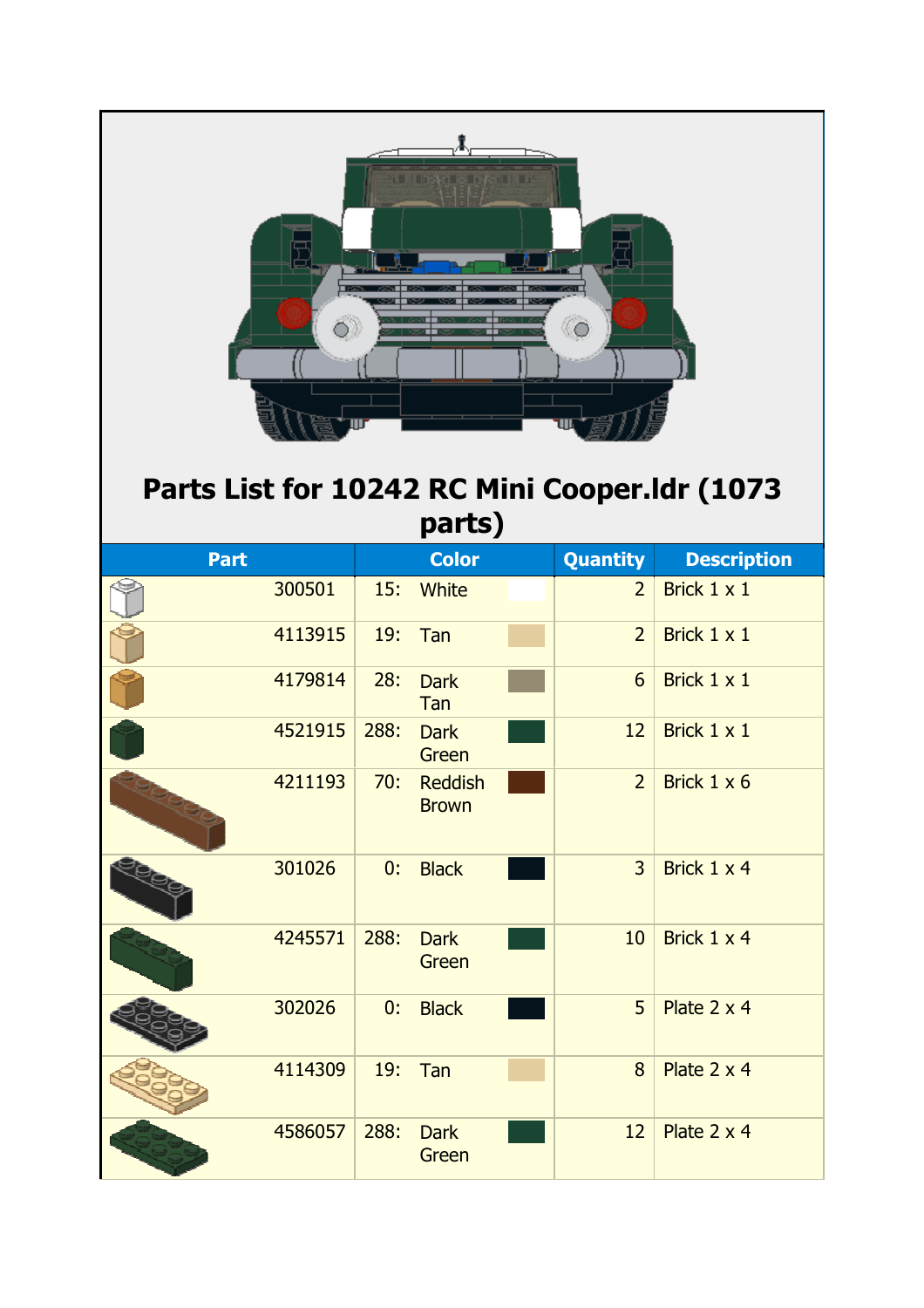| in a mean as report of a<br>Parts List for 10242 RC Mini Cooper.Idr (1073<br>parts) |         |      |                                |  |                 |                    |  |  |  |
|-------------------------------------------------------------------------------------|---------|------|--------------------------------|--|-----------------|--------------------|--|--|--|
| <b>Part</b>                                                                         |         |      | <b>Color</b>                   |  | <b>Quantity</b> | <b>Description</b> |  |  |  |
|                                                                                     | 302126  | 0:   | <b>Black</b>                   |  | 10              | Plate $2 \times 3$ |  |  |  |
|                                                                                     | 4211396 | 71:  | Light<br><b>Bluish</b><br>Gray |  | 8               | Plate $2 \times 3$ |  |  |  |
|                                                                                     | 4650244 | 288: | <b>Dark</b><br>Green           |  | 6               | Plate $2 \times 3$ |  |  |  |
|                                                                                     | 302226  | 0:   | <b>Black</b>                   |  | $\mathbf{1}$    | Plate $2 \times 2$ |  |  |  |
|                                                                                     | 3022    | 288: | <b>Dark</b><br>Green           |  | $\mathbf{1}$    | Plate 2 x 2        |  |  |  |
|                                                                                     | 302326  | 0:   | <b>Black</b>                   |  | 10              | Plate 1 x 2        |  |  |  |
|                                                                                     | 4113917 | 19:  | Tan                            |  | 21              | Plate $1 \times 2$ |  |  |  |
|                                                                                     | 6001197 | 40:  | <b>Trans</b><br><b>Black</b>   |  | $6\overline{6}$ | Plate 1 x 2        |  |  |  |
|                                                                                     | 4211150 | 70:  | <b>Reddish</b><br><b>Brown</b> |  | $\overline{2}$  | Plate 1 x 2        |  |  |  |
|                                                                                     | 4211398 | 71:  | Light<br><b>Bluish</b><br>Gray |  | $\overline{4}$  | Plate 1 x 2        |  |  |  |
|                                                                                     | 6013102 | 288: | <b>Dark</b><br>Green           |  | 38              | Plate $1 \times 2$ |  |  |  |
|                                                                                     | 302426  | 0:   | <b>Black</b>                   |  | 16              | Plate $1 \times 1$ |  |  |  |
|                                                                                     | 302401  | 15:  | <b>White</b>                   |  | $\overline{2}$  | Plate $1 \times 1$ |  |  |  |

 $\overline{\phantom{0}}$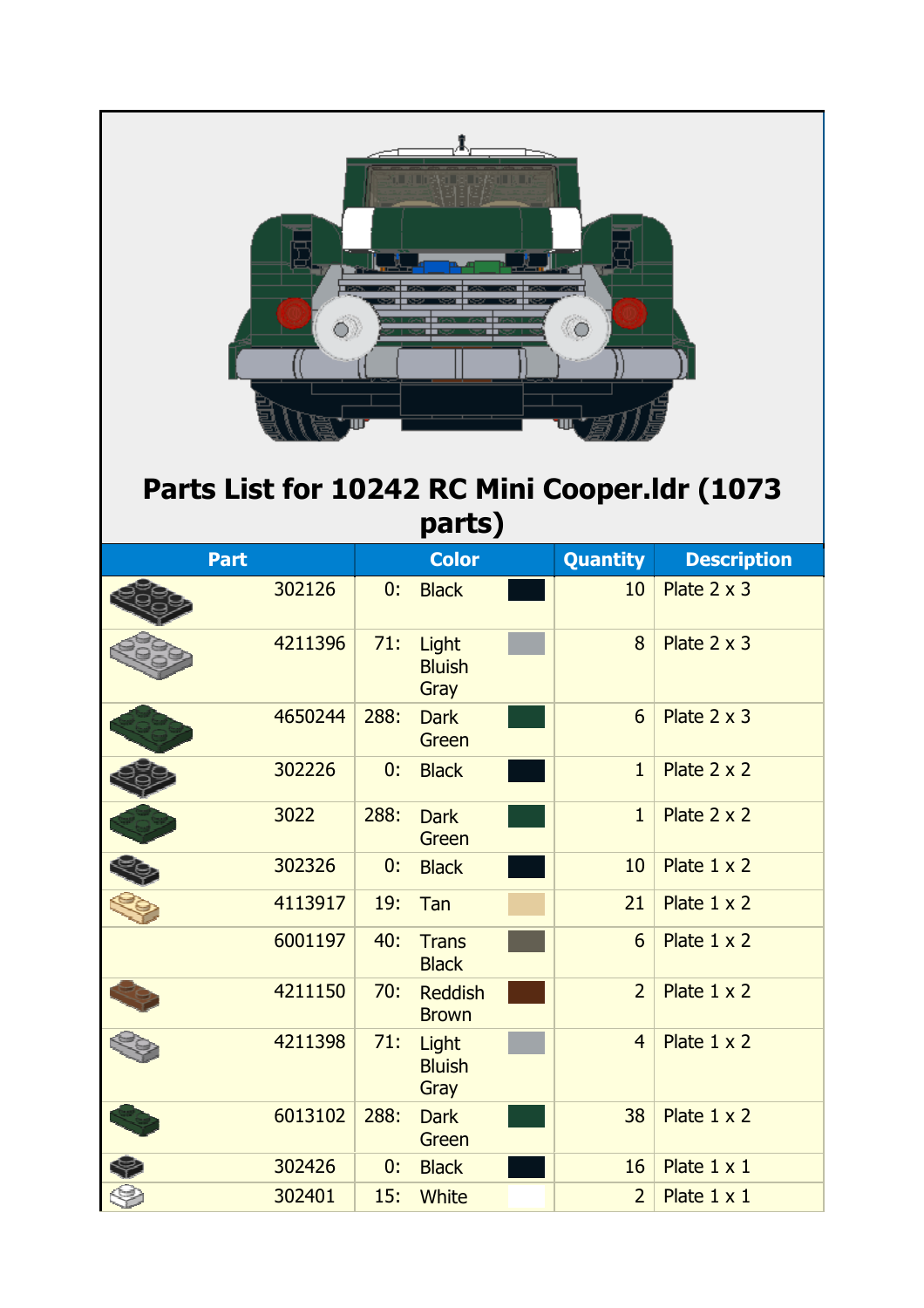

## **Parts List for 10242 RC Mini Cooper.ldr (1073 parts)**

| <b>Part</b> |         |      | <b>Color</b>                   | <b>Quantity</b> | <b>Description</b> |
|-------------|---------|------|--------------------------------|-----------------|--------------------|
|             | 4159553 | 19:  | Tan                            | 6               | Plate 1 x 1        |
|             | 3003941 | 36:  | <b>Trans</b><br><b>Red</b>     | $\overline{4}$  | Plate $1 \times 1$ |
|             | 6030982 | 40:  | <b>Trans</b><br><b>Black</b>   | $\overline{2}$  | Plate $1 \times 1$ |
|             | 3000840 | 47:  | <b>Trans</b><br><b>Clear</b>   | $\overline{2}$  | Plate $1 \times 1$ |
|             | 4211288 | 70:  | <b>Reddish</b><br><b>Brown</b> | $\overline{4}$  | Plate $1 \times 1$ |
|             | 4211399 | 71:  | Light<br><b>Bluish</b><br>Gray | 8               | Plate $1 \times 1$ |
|             | 6055169 | 288: | <b>Dark</b><br>Green           | 24              | Plate $1 \times 1$ |
|             | 303126  | 0:   | <b>Black</b>                   | $\overline{2}$  | Plate 4 x 4        |
|             | 303426  | 0:   | <b>Black</b>                   | $\overline{2}$  | Plate $2 \times 8$ |
|             | 4211406 | 71:  | Light<br><b>Bluish</b><br>Gray | $\overline{2}$  | Plate $2 \times 8$ |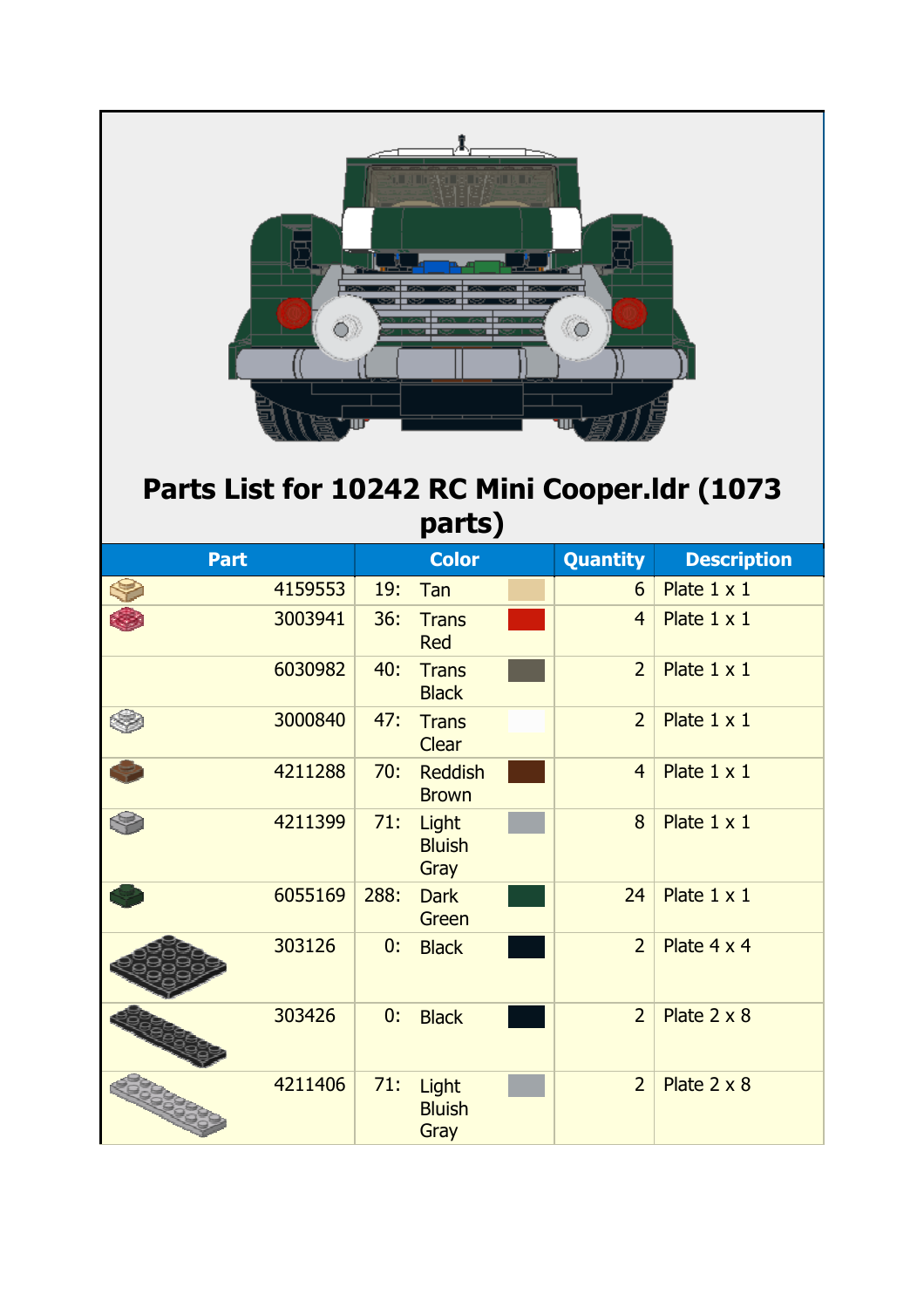

| 4114026 | 19:  | Tan                                  | 6              | Tile 1 x 2 without<br>Groove             |
|---------|------|--------------------------------------|----------------|------------------------------------------|
| 4529685 | 40:  | <b>Trans</b><br><b>Black</b>         | $\overline{2}$ | Tile 1 x 2 with<br>Groove                |
| 4211052 | 72:  | <b>Dark</b><br><b>Bluish</b><br>Gray | 5 <sup>1</sup> | Tile $1 \times 2$ with<br>Groove         |
| 4125253 | 19:  | Tan                                  | $\overline{2}$ | Tile 1 x 1 without<br>Groove             |
| 6064112 | 288: | <b>Dark</b><br>Green                 | 2 <sup>1</sup> | Plate 3 x 2 with<br><b>Hole</b>          |
| 3200026 | 0:   | <b>Black</b>                         | $\overline{4}$ | <b>Technic Brick 1 x</b><br>2 with Holes |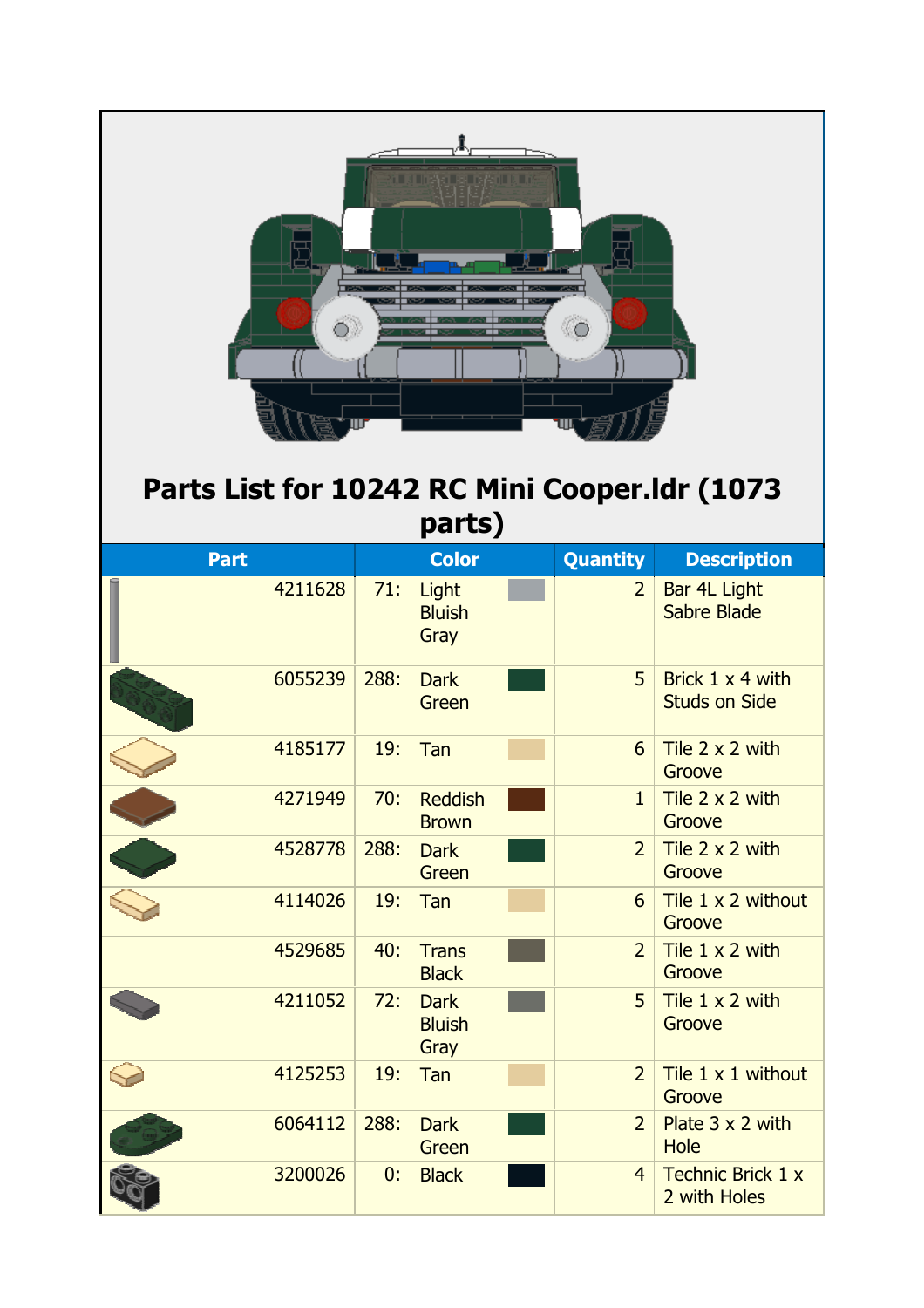| o a mara na ray n<br>$\circ$<br>Parts List for 10242 RC Mini Cooper.Idr (1073<br>parts) |         |     |                                      |  |                 |                                                                    |  |  |
|-----------------------------------------------------------------------------------------|---------|-----|--------------------------------------|--|-----------------|--------------------------------------------------------------------|--|--|
| <b>Part</b>                                                                             |         |     | <b>Color</b>                         |  | <b>Quantity</b> | <b>Description</b>                                                 |  |  |
|                                                                                         | 4210658 | 72: | <b>Dark</b><br><b>Bluish</b><br>Gray |  | $\mathbf{1}$    | <b>Technic Angle</b><br>Connector #1                               |  |  |
|                                                                                         | 4543086 | 72: | <b>Dark</b><br><b>Bluish</b><br>Gray |  | 6               | Plate $1 \times 2$ with<br><b>Door Rail</b>                        |  |  |
|                                                                                         | 4142865 | 4:  | <b>Red</b>                           |  | $\overline{4}$  | <b>Technic Axle 2</b><br><b>Notched</b>                            |  |  |
|                                                                                         | 4211639 | 71: | Light<br><b>Bluish</b><br>Gray       |  | $\overline{2}$  | <b>Technic Axle 5</b>                                              |  |  |
| Ø)                                                                                      | 4211573 | 71: | Light<br><b>Bluish</b><br>Gray       |  | 8               | Technic Bush 1/2<br><b>Smooth with Axle</b><br><b>Hole Reduced</b> |  |  |
|                                                                                         | 4177431 | 0:  | <b>Black</b>                         |  | $\mathbf{1}$    | <b>Technic Gear 12</b><br><b>Tooth Double</b><br><b>Bevel</b>      |  |  |
|                                                                                         | 4210749 | 71: | Light<br><b>Bluish</b><br>Gray       |  | $\overline{2}$  | <b>Technic Beam 4 x</b><br>0.5 Liftarm                             |  |  |
|                                                                                         | 4211655 | 71: | Light<br><b>Bluish</b><br>Gray       |  | $\overline{4}$  | <b>Technic Beam 3</b>                                              |  |  |
|                                                                                         | 4210751 | 72: | <b>Dark</b><br><b>Bluish</b><br>Gray |  | 10              | <b>Technic Beam 3</b>                                              |  |  |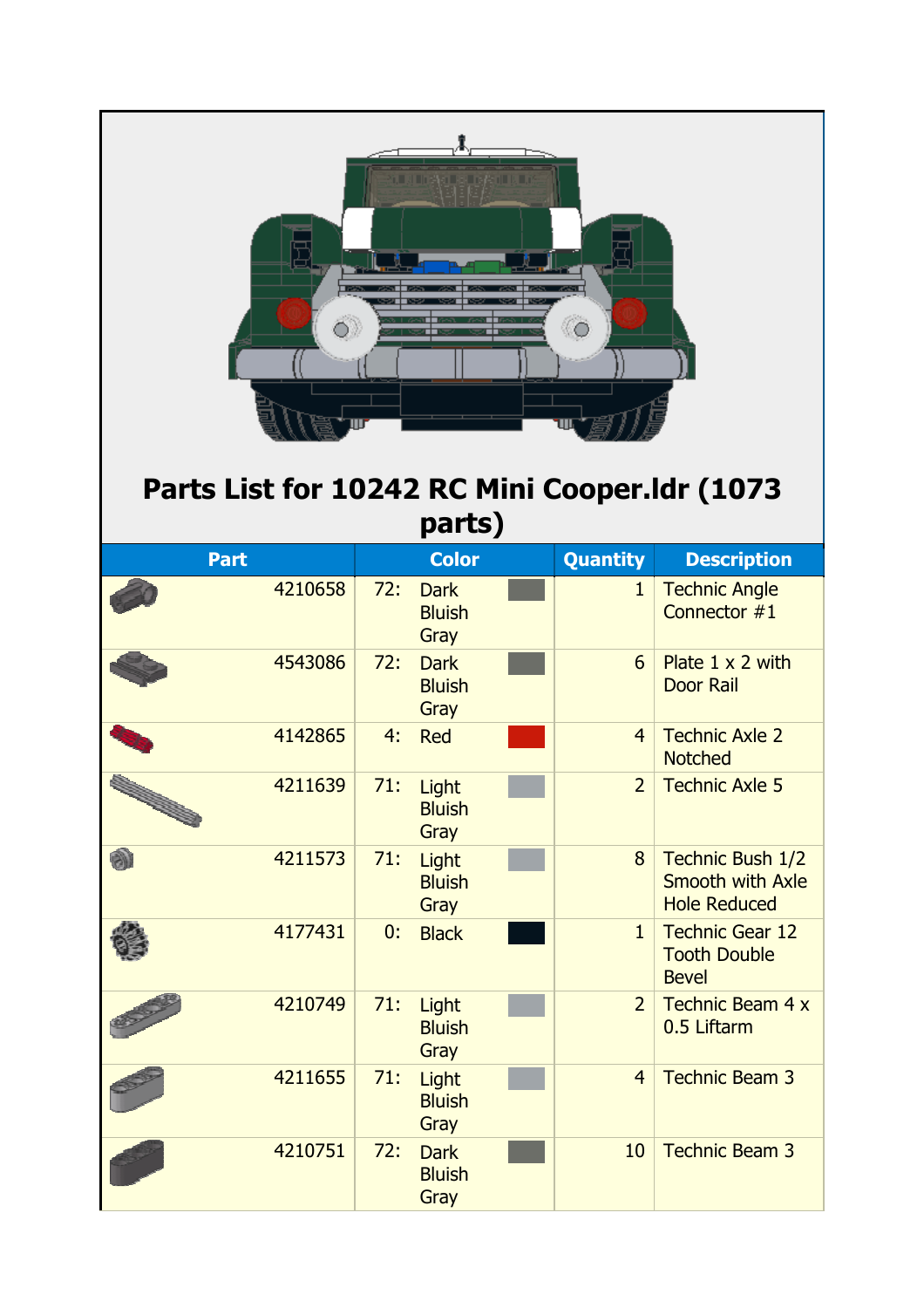| алын жалалауынын<br>O<br>Parts List for 10242 RC Mini Cooper.Idr (1073<br>parts) |         |      |                                |  |                 |                                  |  |  |
|----------------------------------------------------------------------------------|---------|------|--------------------------------|--|-----------------|----------------------------------|--|--|
| <b>Part</b>                                                                      |         |      | <b>Color</b>                   |  | <b>Quantity</b> | <b>Description</b>               |  |  |
|                                                                                  | 4514554 | 19:  | Tan                            |  | $\overline{4}$  | <b>Technic Pin Long</b>          |  |  |
|                                                                                  | 4293831 | 71:  | Light<br><b>Bluish</b><br>Gray |  | $\mathbf{1}$    | Plate 6 x 14                     |  |  |
|                                                                                  | 346026  | 0:   | <b>Black</b>                   |  | $\overline{3}$  | Plate $1 \times 8$               |  |  |
|                                                                                  | 362226  | 0:   | <b>Black</b>                   |  | $\overline{2}$  | Brick $1 \times 3$               |  |  |
|                                                                                  | 362326  | 0:   | <b>Black</b>                   |  | 14              | Plate $1 \times 3$               |  |  |
|                                                                                  | 362301  | 15:  | <b>White</b>                   |  | $\mathbf{1}$    | Plate $1 \times 3$               |  |  |
|                                                                                  | 6013975 | 288: | <b>Dark</b><br>Green           |  | 20              | Plate $1 \times 3$               |  |  |
|                                                                                  | 4211152 | 484: | <b>Dark</b><br>Orange          |  | $\overline{3}$  | Plate $1 \times 3$               |  |  |
|                                                                                  | 6055241 | 288: | <b>Dark</b><br>Green           |  | $\overline{4}$  | Slope Brick 45 2 x<br>2 Inverted |  |  |
|                                                                                  | 366526  | 0:   | <b>Black</b>                   |  | 5               | Slope Brick 45 2 x<br>1 Inverted |  |  |
|                                                                                  | 4612727 | 288: | <b>Dark</b><br>Green           |  | $\overline{2}$  | Slope Brick 45 2 x<br>1 Inverted |  |  |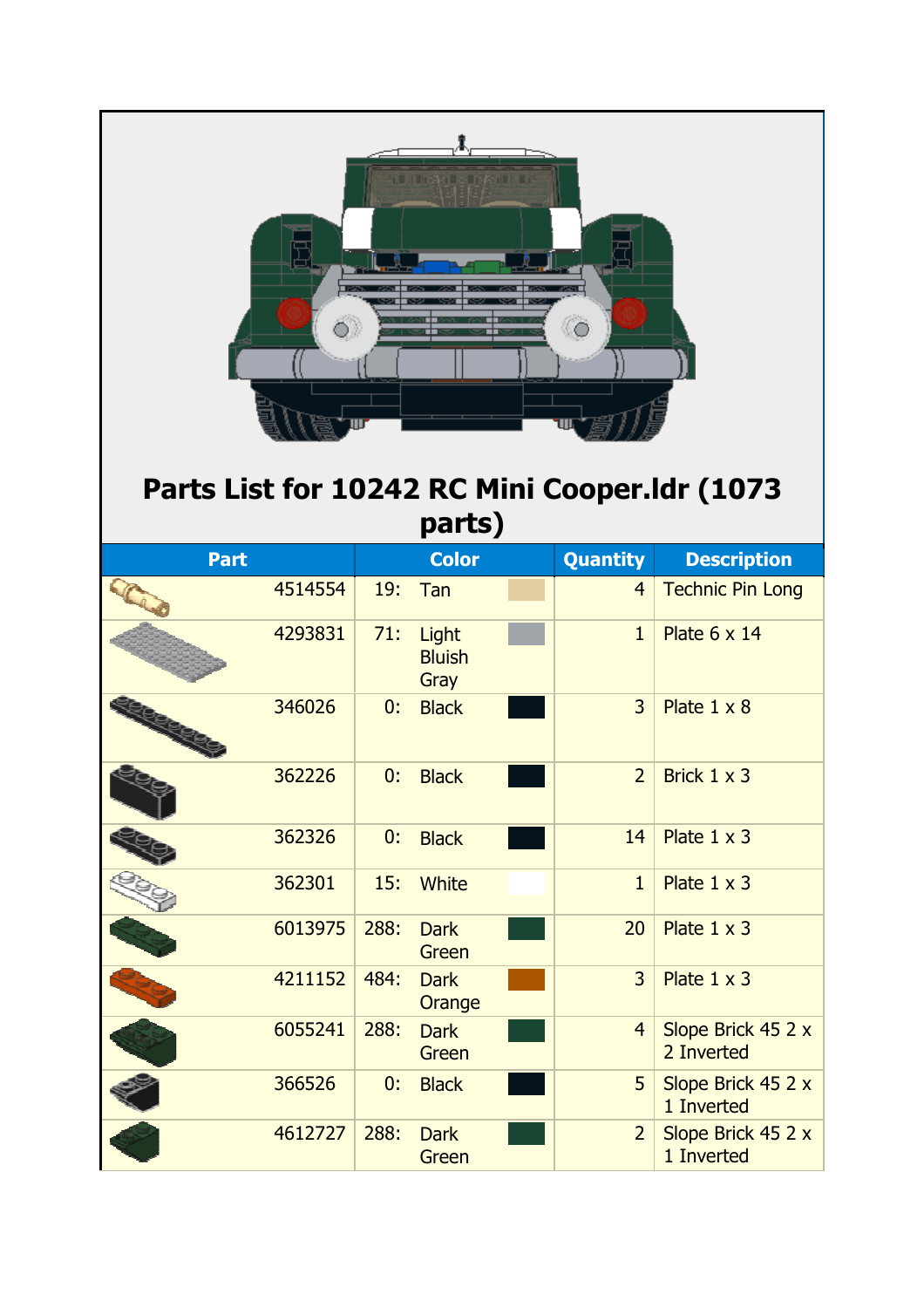| тан жака манал<br>$\circ$<br>Parts List for 10242 RC Mini Cooper.Idr (1073<br>parts) |         |      |                                |  |                |                                          |  |  |
|--------------------------------------------------------------------------------------|---------|------|--------------------------------|--|----------------|------------------------------------------|--|--|
| <b>Part</b>                                                                          |         |      | <b>Color</b>                   |  | Quantity       | <b>Description</b>                       |  |  |
|                                                                                      | 366626  | 0:   | <b>Black</b>                   |  | $\overline{4}$ | Plate $1 \times 6$                       |  |  |
|                                                                                      | 366601  | 15:  | <b>White</b>                   |  | $\mathbf{1}$   | Plate $1 \times 6$                       |  |  |
|                                                                                      | 4211438 | 71:  | Light<br><b>Bluish</b><br>Gray |  | 5              | Plate $1 \times 6$                       |  |  |
|                                                                                      | 4245566 | 288: | <b>Dark</b><br>Green           |  | 6 <sup>1</sup> | Plate $1 \times 6$                       |  |  |
|                                                                                      | 370026  | 0:   | <b>Black</b>                   |  | $\overline{2}$ | <b>Technic Brick 1 x</b><br>2 with Hole  |  |  |
|                                                                                      | 4211440 | 71:  | Light<br><b>Bluish</b><br>Gray |  | $\overline{2}$ | Technic Brick 1 x<br>2 with Hole         |  |  |
|                                                                                      | 370126  | 0:   | <b>Black</b>                   |  | $\overline{2}$ | <b>Technic Brick 1 x</b><br>4 with Holes |  |  |
|                                                                                      | 370526  | 0:   | <b>Black</b>                   |  | $\mathbf{1}$   | <b>Technic Axle 4</b>                    |  |  |
|                                                                                      | 371026  | 0:   | <b>Black</b>                   |  | 16             | Plate 1 x 4                              |  |  |
|                                                                                      | 371001  | 15:  | <b>White</b>                   |  | $\overline{2}$ | Plate 1 x 4                              |  |  |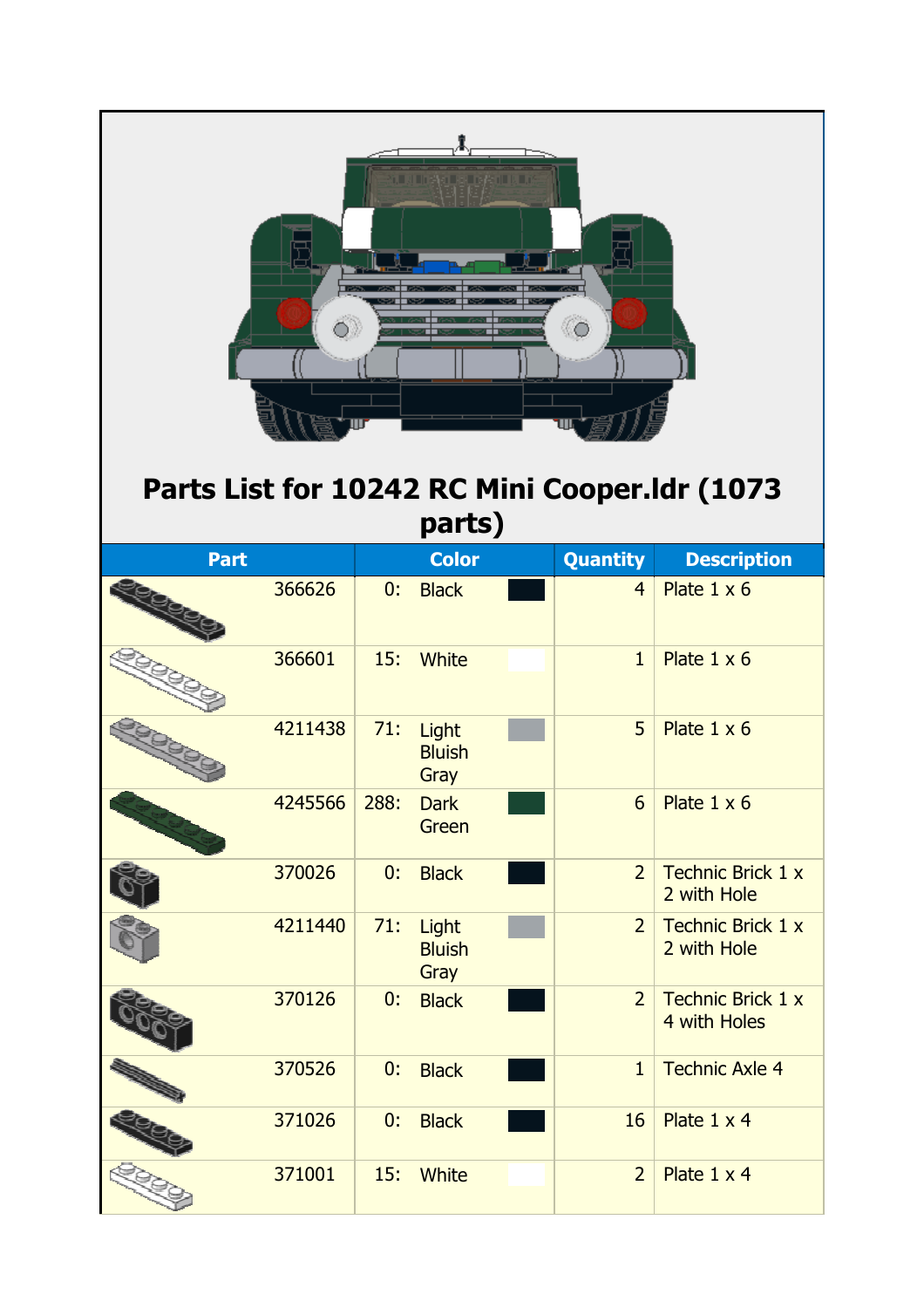| t a metal service de la m<br>$\circ$<br>Parts List for 10242 RC Mini Cooper.Idr (1073<br>parts) |         |       |                                |  |                 |                                                                      |  |  |  |
|-------------------------------------------------------------------------------------------------|---------|-------|--------------------------------|--|-----------------|----------------------------------------------------------------------|--|--|--|
| <b>Part</b>                                                                                     |         |       | <b>Color</b>                   |  | <b>Quantity</b> | <b>Description</b>                                                   |  |  |  |
|                                                                                                 | 4113233 | 19:   | Tan                            |  | 3               | Plate 1 x 4                                                          |  |  |  |
|                                                                                                 | 6020923 | 288:  | <b>Dark</b><br>Green           |  | $\overline{4}$  | Plate 1 x 4                                                          |  |  |  |
|                                                                                                 | 4211622 | 71:   | Light<br><b>Bluish</b><br>Gray |  | $\overline{3}$  | <b>Technic Bush with</b><br><b>Two Flanges</b>                       |  |  |  |
|                                                                                                 | 4211450 | 71:   | Light<br><b>Bluish</b><br>Gray |  | $\mathbf{1}$    | <b>Technic Gear</b><br>Rack 1 x 4                                    |  |  |  |
|                                                                                                 | 4206482 | $1$ . | <b>Blue</b>                    |  | 8               | <b>Technic Axle Pin</b>                                              |  |  |  |
|                                                                                                 | 6066097 | 71:   | Light<br><b>Bluish</b><br>Gray |  | 26              | Plate $1 \times 2$<br>without Groove<br>with 1 Centre<br><b>Stud</b> |  |  |  |
|                                                                                                 | 4219726 | 484:  | <b>Dark</b><br>Orange          |  | $\overline{2}$  | Plate $1 \times 2$<br>without Groove<br>with 1 Centre<br><b>Stud</b> |  |  |  |
|                                                                                                 | 379526  | 0:    | <b>Black</b>                   |  | 8               | Plate $2 \times 6$                                                   |  |  |  |
|                                                                                                 | 379521  | 4:    | <b>Red</b>                     |  | $\mathbf{1}$    | Plate $2 \times 6$                                                   |  |  |  |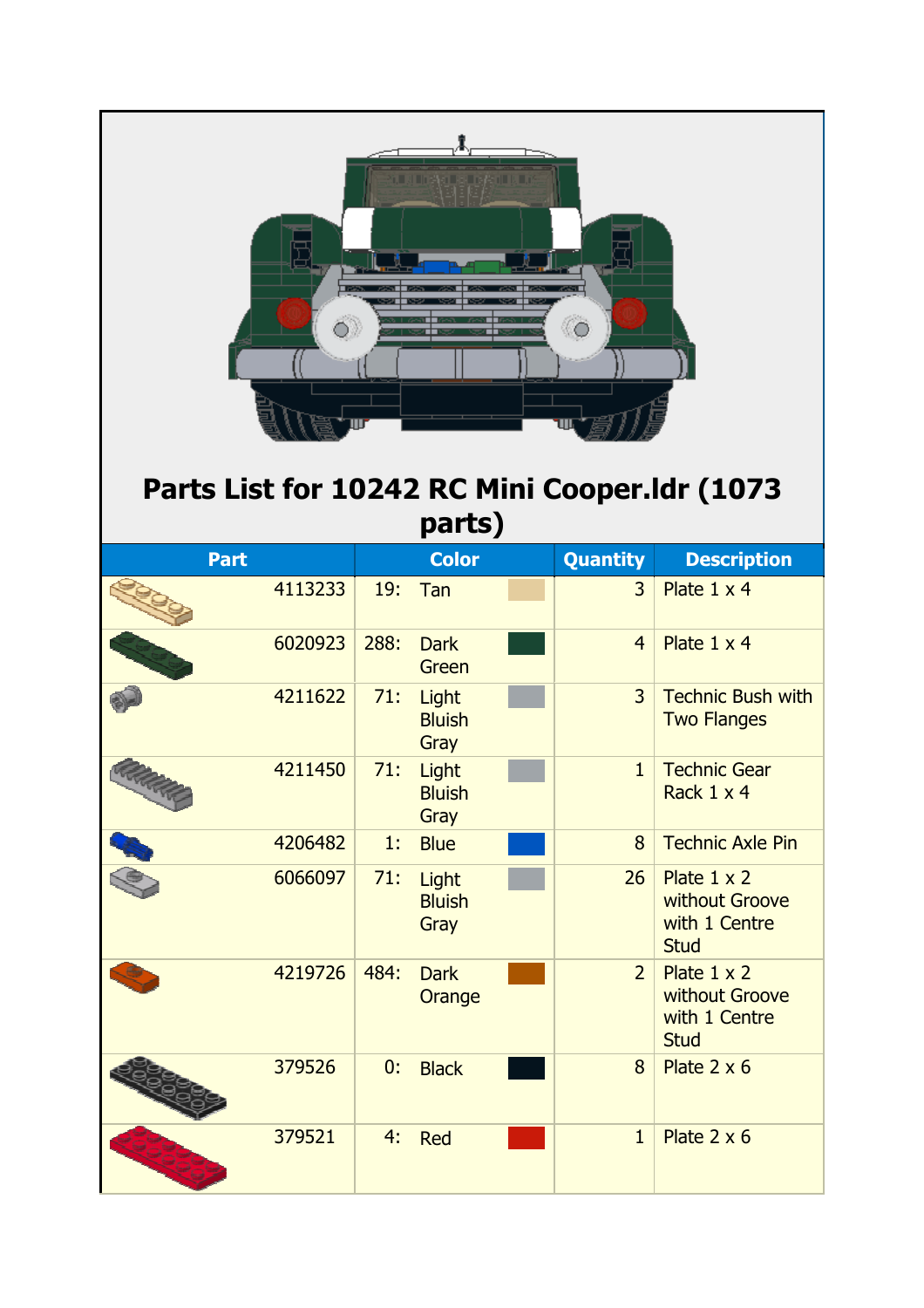| та немски види.<br>$\circ$<br>Parts List for 10242 RC Mini Cooper.Idr (1073<br>parts) |         |     |                                      |  |                |                                          |  |  |
|---------------------------------------------------------------------------------------|---------|-----|--------------------------------------|--|----------------|------------------------------------------|--|--|
| <b>Part</b>                                                                           |         |     | <b>Color</b>                         |  | Quantity       | <b>Description</b>                       |  |  |
|                                                                                       | 383226  | 0:  | <b>Black</b>                         |  | $\mathbf{1}$   | Plate $2 \times 10$                      |  |  |
|                                                                                       | 4249019 | 19: | Tan                                  |  | $\mathbf{1}$   | Plate $2 \times 10$                      |  |  |
|                                                                                       | 4210678 | 72: | <b>Dark</b><br><b>Bluish</b><br>Gray |  | $\overline{2}$ | Plate $2 \times 10$                      |  |  |
|                                                                                       | 389426  | 0:  | <b>Black</b>                         |  | $\overline{2}$ | <b>Technic Brick 1 x</b><br>6 with Holes |  |  |
| <b>ROODCOOT</b>                                                                       | 389526  | 0:  | <b>Black</b>                         |  | $\mathbf{1}$   | Technic Brick 1 x<br>12 with Holes       |  |  |
|                                                                                       | 389523  | 1:  | <b>Blue</b>                          |  | $\overline{2}$ | Technic Brick 1 x<br>12 with Holes       |  |  |
|                                                                                       | 4211066 | 72: | <b>Dark</b><br><b>Bluish</b><br>Gray |  | $\overline{2}$ | Hinge 1 x 2 Base                         |  |  |
|                                                                                       | 407026  | 0:  | <b>Black</b>                         |  | $\overline{2}$ | Brick 1 x 1 with<br><b>Headlight</b>     |  |  |
|                                                                                       | 4211476 | 71: | Light<br><b>Bluish</b><br>Gray       |  | $\overline{2}$ | Brick 1 x 1 with<br><b>Headlight</b>     |  |  |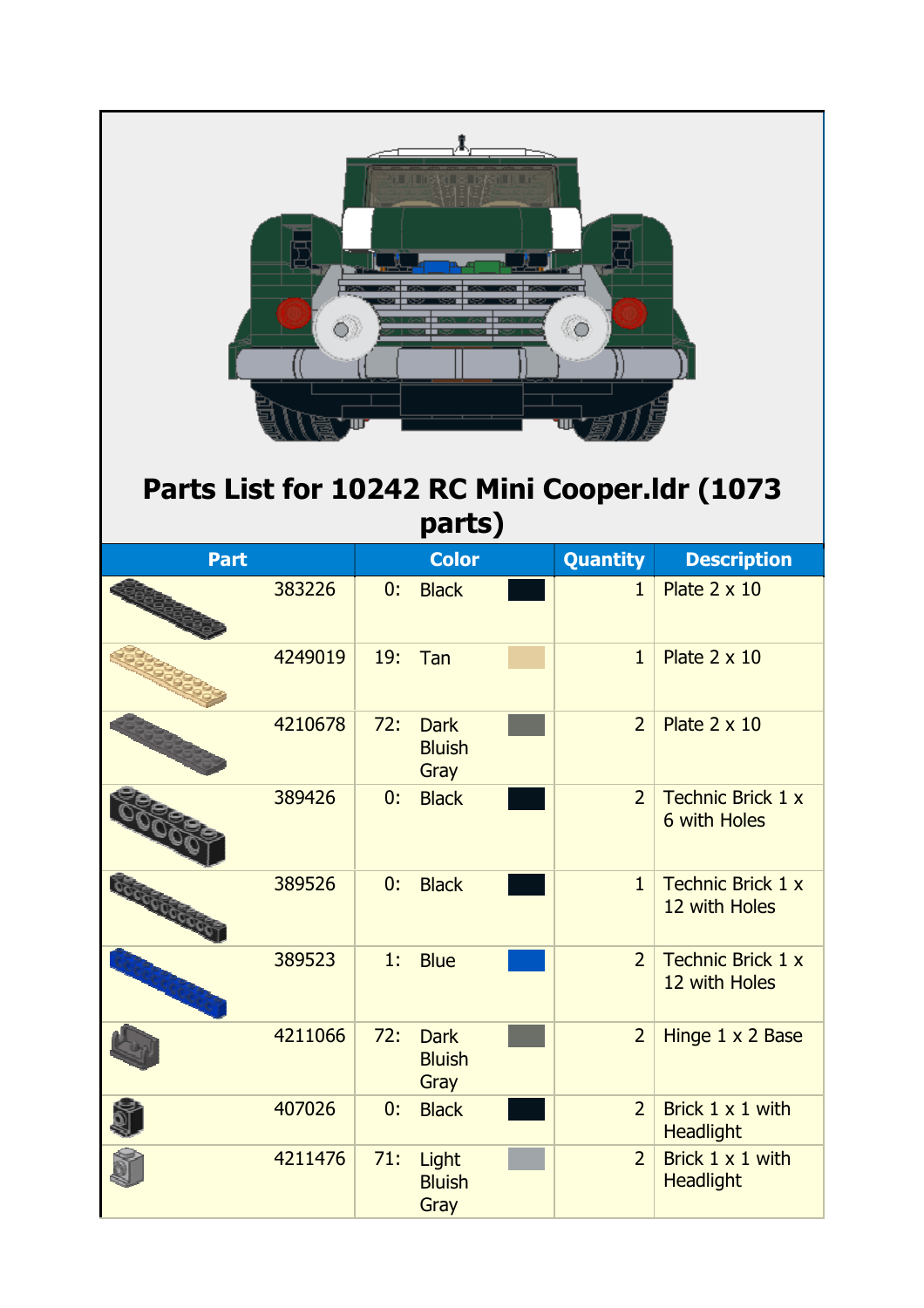| ПЕПЕЦИЯ В ГЕЙСТИЯ П<br>$\circ$<br>Parts List for 10242 RC Mini Cooper.Idr (1073<br>parts) |      |                                      |  |                |                                              |  |  |
|-------------------------------------------------------------------------------------------|------|--------------------------------------|--|----------------|----------------------------------------------|--|--|
| <b>Part</b>                                                                               |      | <b>Color</b>                         |  | Quantity       | <b>Description</b>                           |  |  |
| 4211044                                                                                   | 72:  | <b>Dark</b><br><b>Bluish</b><br>Gray |  | $\overline{4}$ | Brick 1 x 1 with<br><b>Headlight</b>         |  |  |
| 614126                                                                                    | 0:   | <b>Black</b>                         |  | $\overline{4}$ | Plate 1 x 1 Round                            |  |  |
| 6051507                                                                                   | 80:  | <b>Metallic</b><br><b>Silver</b>     |  | $\mathbf{1}$   | Plate 1 x 1 Round                            |  |  |
| 4632571                                                                                   | 0:   | <b>Black</b>                         |  | $\overline{2}$ | Plate $1 \times 1$ with<br>Clip Light Type 2 |  |  |
| 6064113                                                                                   | 288: | <b>Dark</b><br>Green                 |  | $\overline{2}$ | Tile 2 x 2 Round                             |  |  |
| 416226                                                                                    | 0:   | <b>Black</b>                         |  | $\mathbf{1}$   | Tile $1 \times 8$                            |  |  |
| 4211481                                                                                   | 71:  | Light<br><b>Bluish</b><br>Gray       |  | $\mathbf{1}$   | Tile $1 \times 8$                            |  |  |
| 4211008                                                                                   | 72:  | <b>Dark</b><br><b>Bluish</b><br>Gray |  | $\overline{2}$ | Tile $1 \times 8$                            |  |  |
| 4167726                                                                                   | 0:   | <b>Black</b>                         |  | $\overline{2}$ | <b>Technic Beam 2 x</b><br>0.5 Liftarm       |  |  |
| 4211741                                                                                   | 71:  | Light<br><b>Bluish</b><br>Gray       |  | $\overline{2}$ | Technic Beam 2 x<br>0.5 Liftarm              |  |  |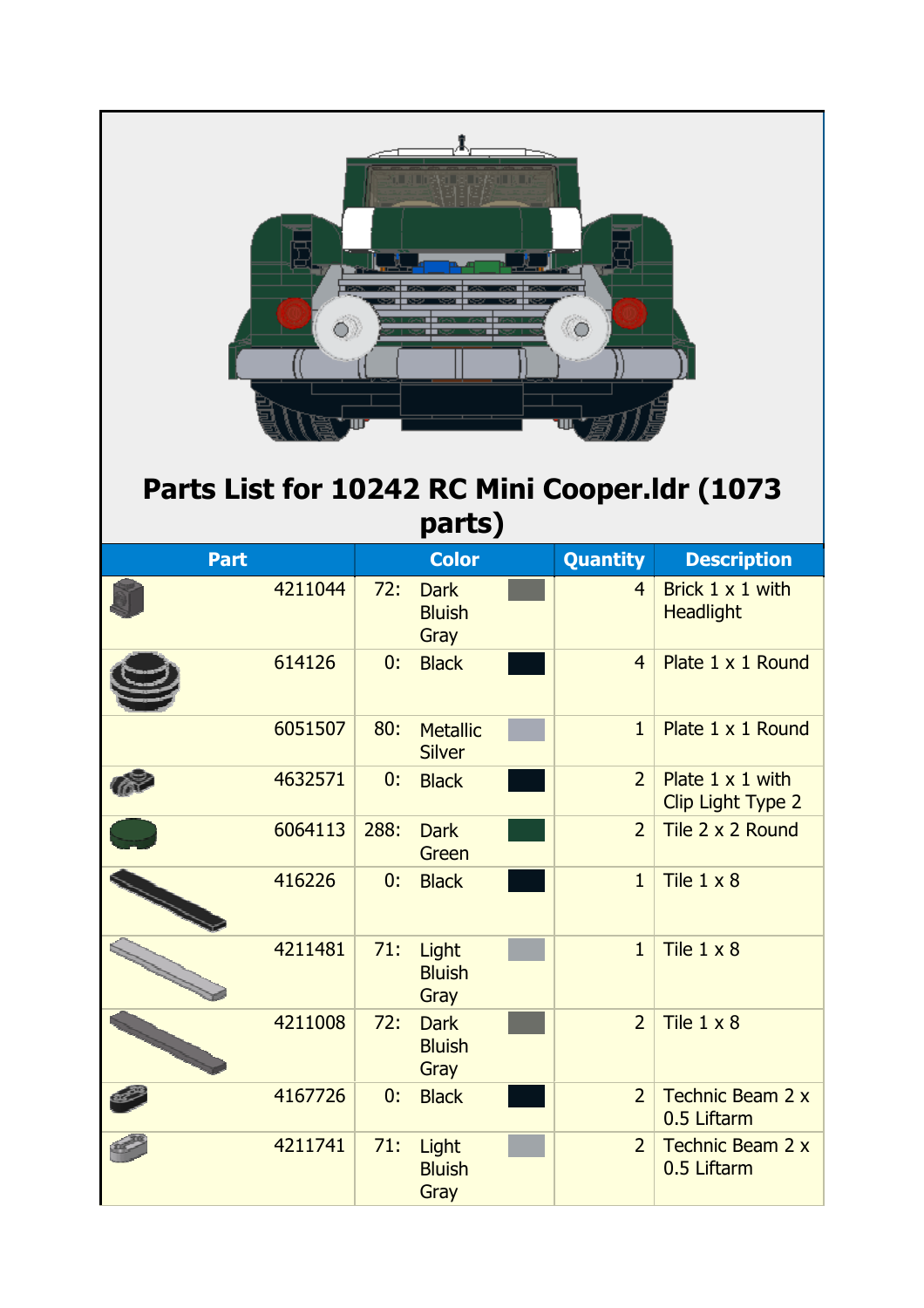| ù a me\o es e∤s i k a<br>Parts List for 10242 RC Mini Cooper.Idr (1073<br>parts) |         |      |                                      |                 |                                                      |  |  |  |
|----------------------------------------------------------------------------------|---------|------|--------------------------------------|-----------------|------------------------------------------------------|--|--|--|
| <b>Part</b>                                                                      |         |      | <b>Color</b>                         | <b>Quantity</b> | <b>Description</b>                                   |  |  |  |
|                                                                                  | 4570398 | 40:  | <b>Trans</b><br><b>Black</b>         | $\overline{2}$  | Panel $1 \times 4 \times 3$<br>with Hollow Studs     |  |  |  |
|                                                                                  | 4611100 | 70:  | <b>Reddish</b><br><b>Brown</b>       | $\overline{2}$  | Bracket $1 \times 1 - 1$<br>x <sub>1</sub>           |  |  |  |
|                                                                                  | 4262    | 71:  | Light<br><b>Bluish</b><br>Gray       | 6               | <b>Technic Plate 1 x</b><br>6 with Holes             |  |  |  |
|                                                                                  | 4143005 | 1:   | <b>Blue</b>                          | 8               | Technic Pin 1/2                                      |  |  |  |
|                                                                                  | 4184286 | 0:   | <b>Black</b>                         | $\overline{4}$  | Tyre 22/ 30 x 30<br><b>ZR</b>                        |  |  |  |
|                                                                                  | 4460a   | 288: | <b>Dark</b><br>Green                 | $\overline{4}$  | Slope Brick 75 2 x<br>1 x 3 with Open<br><b>Stud</b> |  |  |  |
|                                                                                  | 447726  | 0:   | <b>Black</b>                         | $\overline{2}$  | Plate $1 \times 10$                                  |  |  |  |
|                                                                                  | 4210967 | 72:  | <b>Dark</b><br><b>Bluish</b><br>Gray | $\overline{3}$  | Plate 1 x 8 with<br><b>Door Rail</b>                 |  |  |  |
|                                                                                  | 4211815 | 71:  | Light<br><b>Bluish</b><br>Gray       | $\overline{2}$  | <b>Technic Axle 3</b>                                |  |  |  |
| O                                                                                | 73737   | 15:  | <b>White</b>                         | $\mathbf{1}$    | <b>Hinge Control</b><br><b>Stick Base</b>            |  |  |  |
|                                                                                  | 4187750 | 47:  | <b>Trans</b><br><b>Clear</b>         | $\overline{4}$  | Dish $2 \times 2$<br><b>Inverted</b>                 |  |  |  |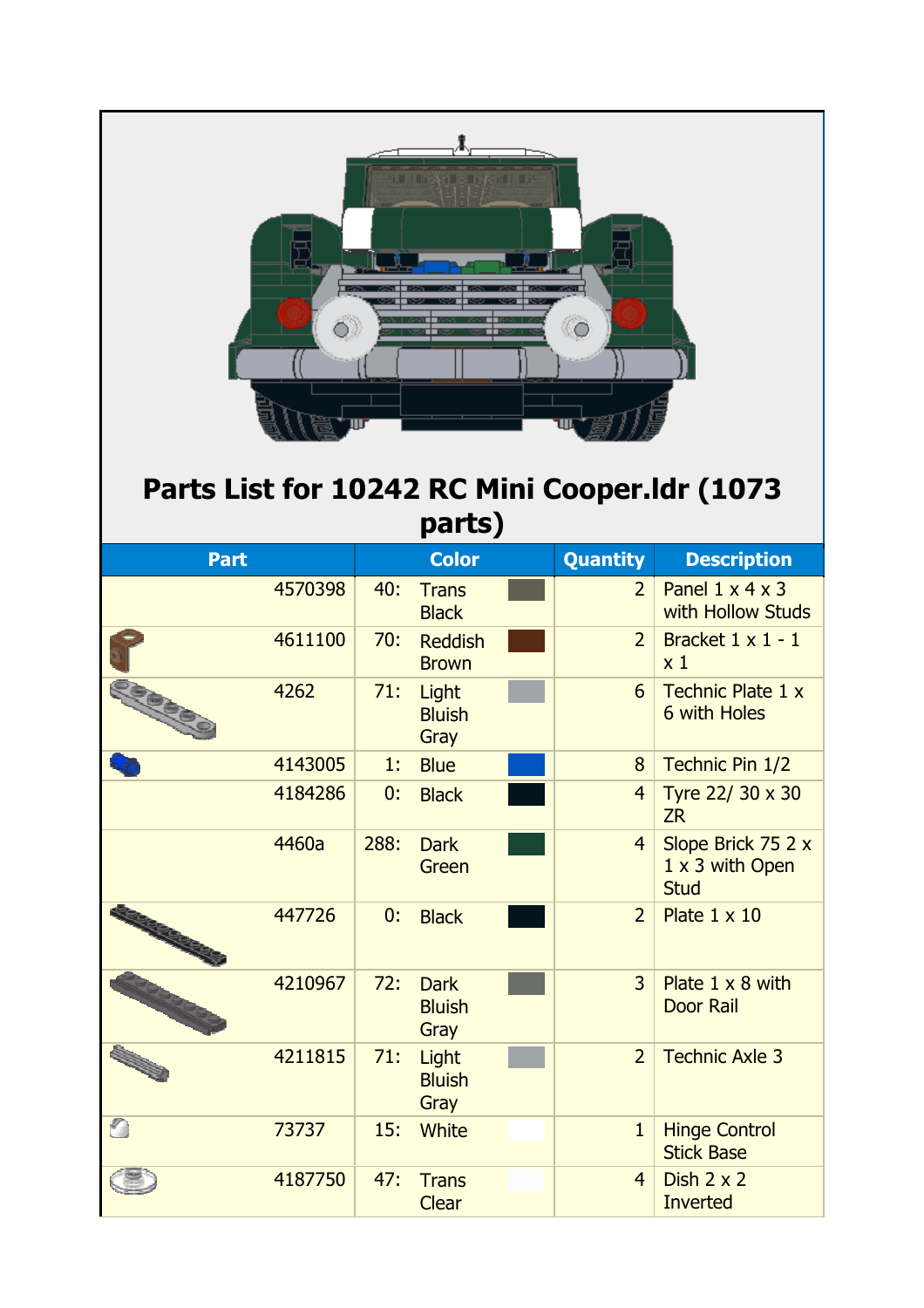| 이 지 마련이 되고 어떻게 많다.<br>Ö)<br>$\circ$<br>Parts List for 10242 RC Mini Cooper.Idr (1073<br>parts) |         |      |                                      |  |                 |                                                                  |  |  |
|------------------------------------------------------------------------------------------------|---------|------|--------------------------------------|--|-----------------|------------------------------------------------------------------|--|--|
| <b>Part</b>                                                                                    |         |      | <b>Color</b>                         |  | <b>Quantity</b> | <b>Description</b>                                               |  |  |
|                                                                                                | 4211512 | 71:  | Light<br><b>Bluish</b><br>Gray       |  | $\overline{2}$  | Dish $2 \times 2$<br><b>Inverted</b>                             |  |  |
|                                                                                                | 6003478 | 0:   | <b>Black</b>                         |  | $\mathbf{1}$    | Bracket $1 \times 1 - 1$<br>x 1 with Pin                         |  |  |
|                                                                                                | 4244370 | 15:  | White                                |  | 8               | $=$ Slope Brick 31 1<br>x 1 x 0.667                              |  |  |
|                                                                                                | 4516055 | 19:  | Tan                                  |  | $\overline{2}$  | $=$ Slope Brick 31 1<br>x 1 x 0.667                              |  |  |
|                                                                                                | 4504381 | 28:  | <b>Dark</b><br>Tan                   |  | $\overline{4}$  | $=$ Slope Brick 31 1<br>x 1 x 0.667                              |  |  |
|                                                                                                | 4504375 | 288: | <b>Dark</b><br>Green                 |  | 13              | $=$ Slope Brick 31 1<br>x 1 x 0.667                              |  |  |
|                                                                                                | 4499858 | 72:  | <b>Dark</b><br><b>Bluish</b><br>Gray |  | $\mathbf{1}$    | <b>Technic Axle 8</b><br>with Stop                               |  |  |
|                                                                                                | 4297210 | 71:  | Light<br><b>Bluish</b><br>Gray       |  | $\overline{4}$  | Wheel Rim 20 x<br>30 with 6 Spokes<br>and External Ribs          |  |  |
| <b>View on</b><br>Peeron.com                                                                   | 6012286 | 4:   | <b>Red</b>                           |  | $\mathbf{1}$    | <b>Electric Power</b><br><b>Functions Medium</b><br><b>Motor</b> |  |  |
| View on<br>Peeron.com                                                                          | 6040157 | 71:  | Light<br><b>Bluish</b><br>Gray       |  | $\mathbf{1}$    | <b>Electric Power</b><br><b>Functions IR</b><br><b>Receiver</b>  |  |  |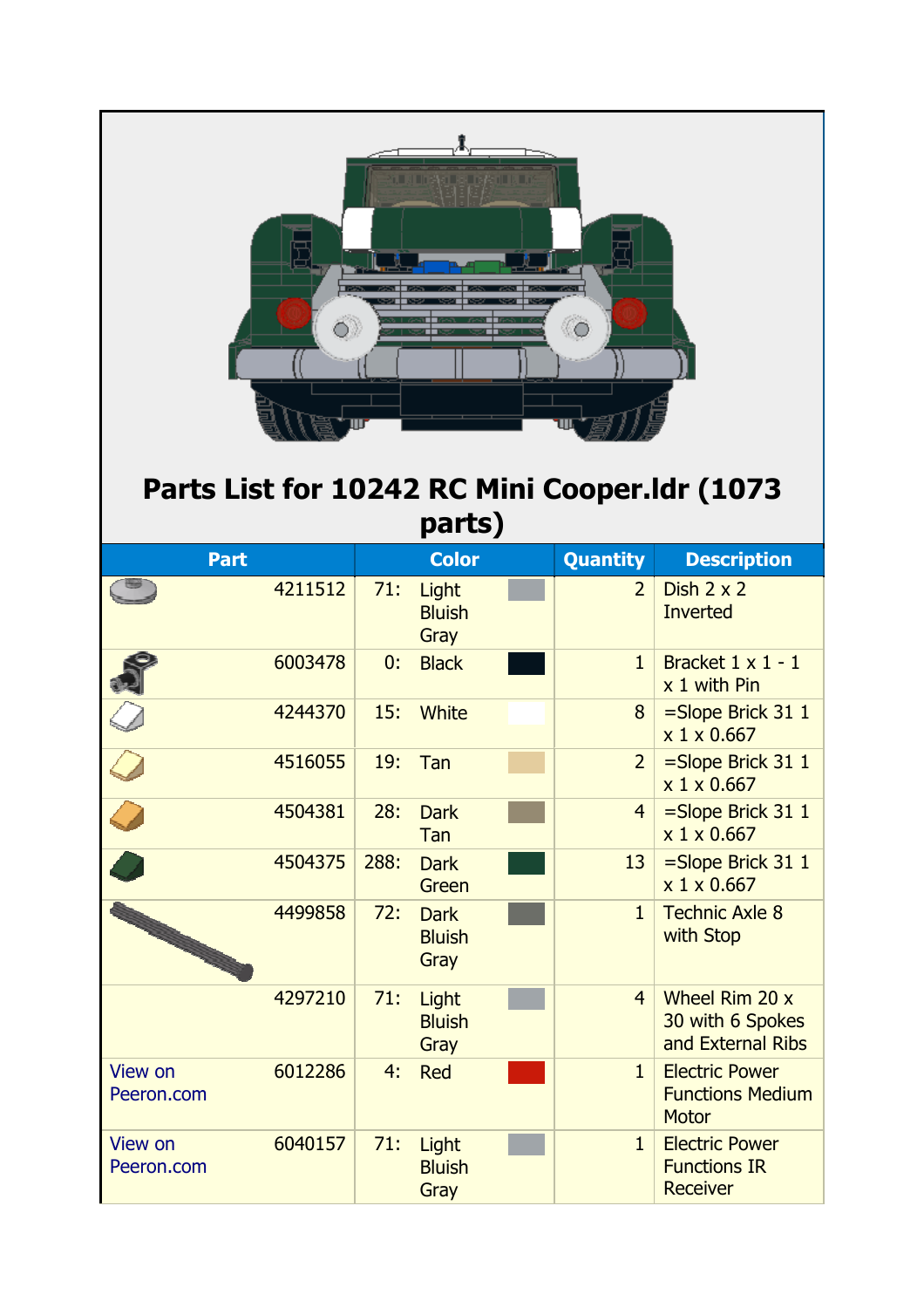| OL AL IDENSILARI DAGOLLIAL D<br>Ö)<br>Parts List for 10242 RC Mini Cooper.Idr (1073<br>parts) |         |      |                                      |  |                |                                                                |  |  |
|-----------------------------------------------------------------------------------------------|---------|------|--------------------------------------|--|----------------|----------------------------------------------------------------|--|--|
| <b>Part</b>                                                                                   |         |      | <b>Color</b>                         |  | Quantity       | <b>Description</b>                                             |  |  |
|                                                                                               | 8886    | 2:   | Green                                |  | $\mathbf{1}$   | $\sim$ Electric Power<br><b>Functions</b><br>Verlängerung      |  |  |
|                                                                                               | 4512360 | 71:  | Light<br><b>Bluish</b><br>Gray       |  | $\mathbf{1}$   | <b>Technic Axle</b><br><b>Joiner Inline</b><br>Smooth          |  |  |
|                                                                                               | 4515368 | 0:   | <b>Black</b>                         |  | 6              | Plate $1 \times 2$ with<br>Handle on End                       |  |  |
|                                                                                               | 4514845 | 0:   | <b>Black</b>                         |  | $\overline{2}$ | Plate $1 \times 12$                                            |  |  |
|                                                                                               | 4579753 | 288: | <b>Dark</b><br>Green                 |  | $\mathbf{1}$   | Brick $2 \times 4 \times 1$ &<br>1/3 with Curved<br><b>Top</b> |  |  |
|                                                                                               | 609101  | 15:  | <b>White</b>                         |  | 10             | Brick $2 \times 1 \times 1$ &<br>1/3 with Curved<br><b>Top</b> |  |  |
|                                                                                               | 4273526 | 19:  | Tan                                  |  | 22             | Brick $2 \times 1 \times 1$ &<br>1/3 with Curved<br><b>Top</b> |  |  |
|                                                                                               | 4588024 | 288: | <b>Dark</b><br>Green                 |  | $\overline{4}$ | Brick $2 \times 1 \times 1$ &<br>1/3 with Curved<br><b>Top</b> |  |  |
|                                                                                               | 4211107 | 72:  | <b>Dark</b><br><b>Bluish</b><br>Gray |  | $\overline{2}$ | Brick $1 \times 10$                                            |  |  |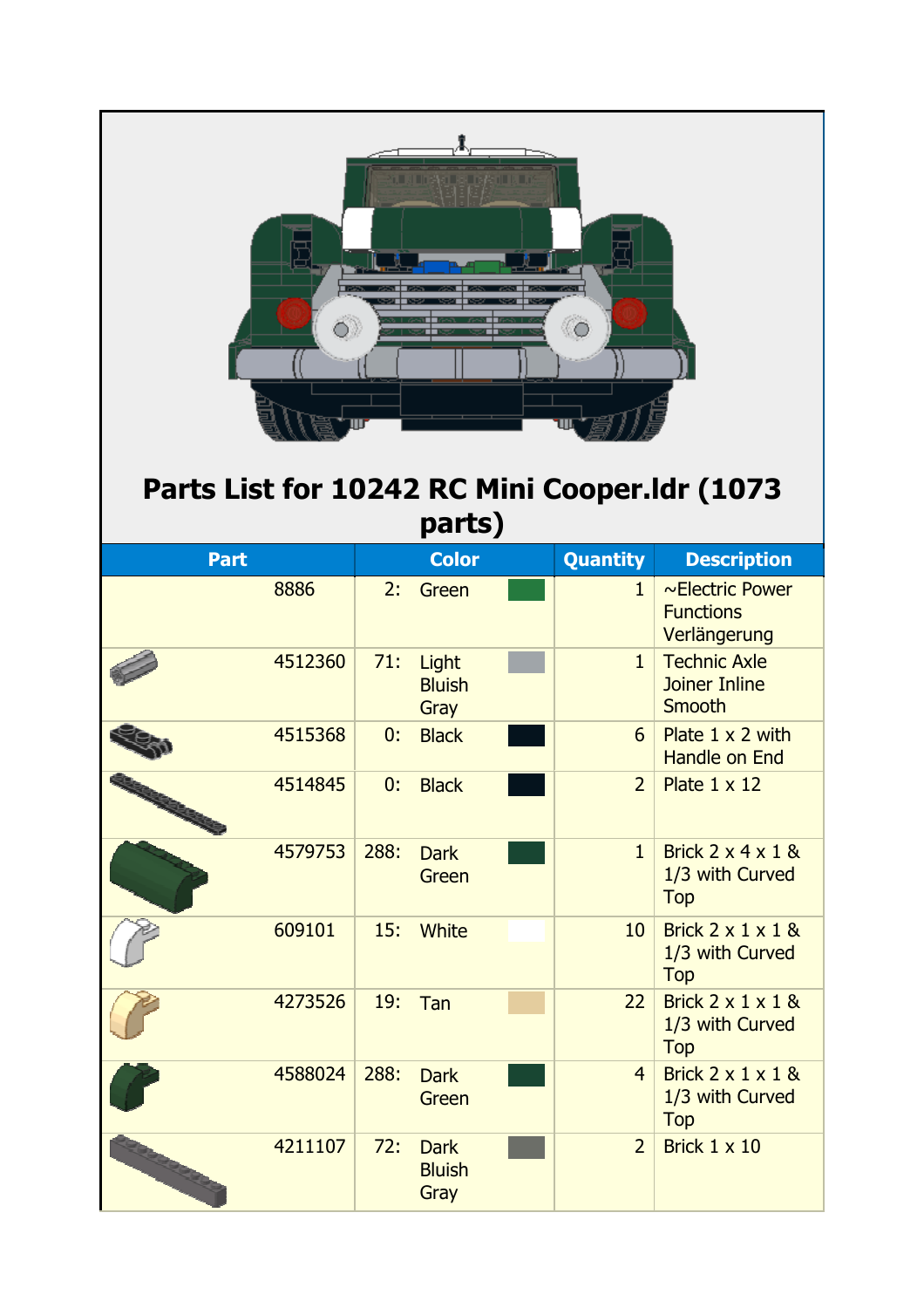| плодава в Англии<br>Parts List for 10242 RC Mini Cooper.Idr (1073<br>parts) |         |      |                                      |  |                |                                                                     |  |  |
|-----------------------------------------------------------------------------|---------|------|--------------------------------------|--|----------------|---------------------------------------------------------------------|--|--|
| <b>Part</b>                                                                 |         |      | <b>Color</b>                         |  | Quantity       | <b>Description</b>                                                  |  |  |
| 4124096                                                                     |         | 0:   | <b>Black</b>                         |  | 5              | Hinge 2 x 2 Top                                                     |  |  |
|                                                                             | 6042952 | 19:  | Tan                                  |  | 8              | <b>Slope Brick</b><br>Curved 4 x 1                                  |  |  |
|                                                                             | 6055890 | 288: | <b>Dark</b><br>Green                 |  | 14             | Brick $1 \times 4 \times 1$ &<br>1/3 with Curved<br><b>Top</b>      |  |  |
|                                                                             | 6056443 | 288: | <b>Dark</b><br>Green                 |  | $\overline{4}$ | Windscreen 3 x 6<br>x 1 Curved                                      |  |  |
|                                                                             | 4617460 | 71:  | Light<br><b>Bluish</b><br>Gray       |  | $\overline{4}$ | <b>Wheel Cover 9</b><br><b>Spoke for Wheel</b><br>14 x 17           |  |  |
|                                                                             | 4558168 | 15:  | <b>White</b>                         |  | $\overline{2}$ | Tile $1 \times 3$ with<br>Groove                                    |  |  |
|                                                                             | 4568734 | 72:  | <b>Dark</b><br><b>Bluish</b><br>Gray |  | $\overline{7}$ | Tile $1 \times 3$ with<br>Groove                                    |  |  |
|                                                                             | 4650622 | 288: | <b>Dark</b><br>Green                 |  | 8              | Tile 1 x 3 with<br>Groove                                           |  |  |
|                                                                             | 4535739 | 0:   | <b>Black</b>                         |  | $\overline{4}$ | Plate $1 \times 2$ with<br>Clip Horizontal on<br>End (Thick C-Clip) |  |  |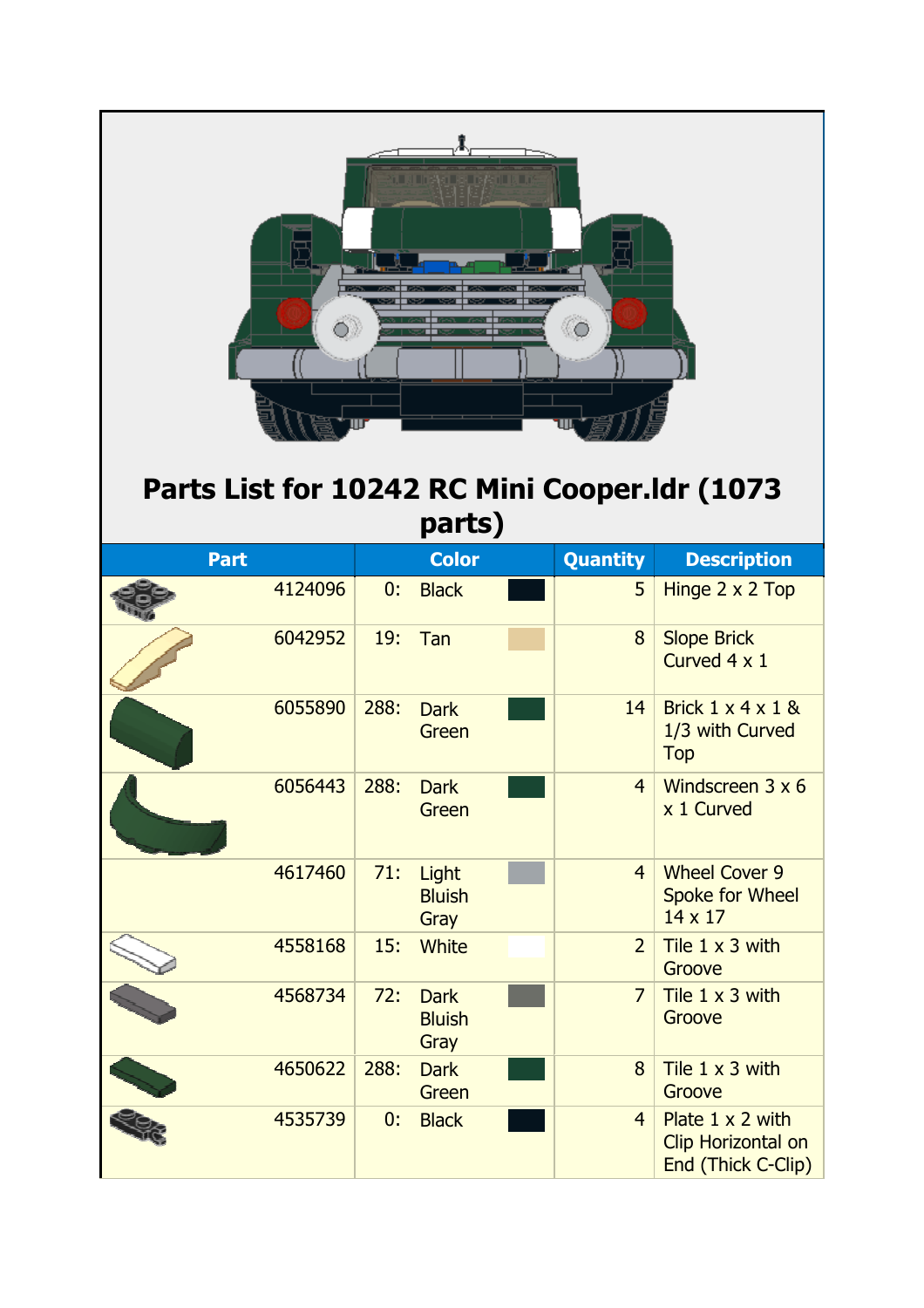| $\bigcirc$ .<br>$\circ$<br>Parts List for 10242 RC Mini Cooper.Idr (1073<br>parts) |         |     |                                      |  |                |                                                                                               |  |
|------------------------------------------------------------------------------------|---------|-----|--------------------------------------|--|----------------|-----------------------------------------------------------------------------------------------|--|
| <b>Part</b>                                                                        |         |     | <b>Color</b>                         |  | Quantity       | <b>Description</b>                                                                            |  |
|                                                                                    | 4211775 | 71: | Light<br><b>Bluish</b><br>Gray       |  | $\overline{2}$ | <b>Technic Cross</b><br>Block 1 x 2<br>(Axle/Pin)                                             |  |
|                                                                                    | 654126  | 0:  | <b>Black</b>                         |  | 11             | <b>Technic Brick 1 x</b><br>1 with Hole                                                       |  |
|                                                                                    | 4514553 | 1.  | <b>Blue</b>                          |  | 16             | <b>Technic Pin Long</b><br>with Friction and<br>Slot                                          |  |
|                                                                                    | 4211086 | 72: | <b>Dark</b><br><b>Bluish</b><br>Gray |  | $\overline{2}$ | <b>Technic Axle 3</b><br>with Stud                                                            |  |
|                                                                                    | 4565452 | 19: | Tan                                  |  | $\mathbf{1}$   | <b>Technic Gear 12</b><br><b>Tooth Bevel</b>                                                  |  |
|                                                                                    | 663224  | 14: | Yellow                               |  | $\mathbf{1}$   | Technic Beam 3 x<br>0.5 Liftarm                                                               |  |
|                                                                                    | 4157277 | 19: | Tan                                  |  | $\overline{3}$ | Tile $1 \times 6$                                                                             |  |
|                                                                                    | 6051386 | 80: | <b>Metallic</b><br><b>Silver</b>     |  | 13             | <b>Technic Pin Joiner</b><br>Round                                                            |  |
| <b>View on</b><br>Peeron.com                                                       | 84599   | 71: | Light<br><b>Bluish</b><br>Gray       |  | $\mathbf{1}$   | <b>Electric Power</b><br><b>Functions</b><br>Rechargeable<br><b>Battery Box</b><br>(Complete) |  |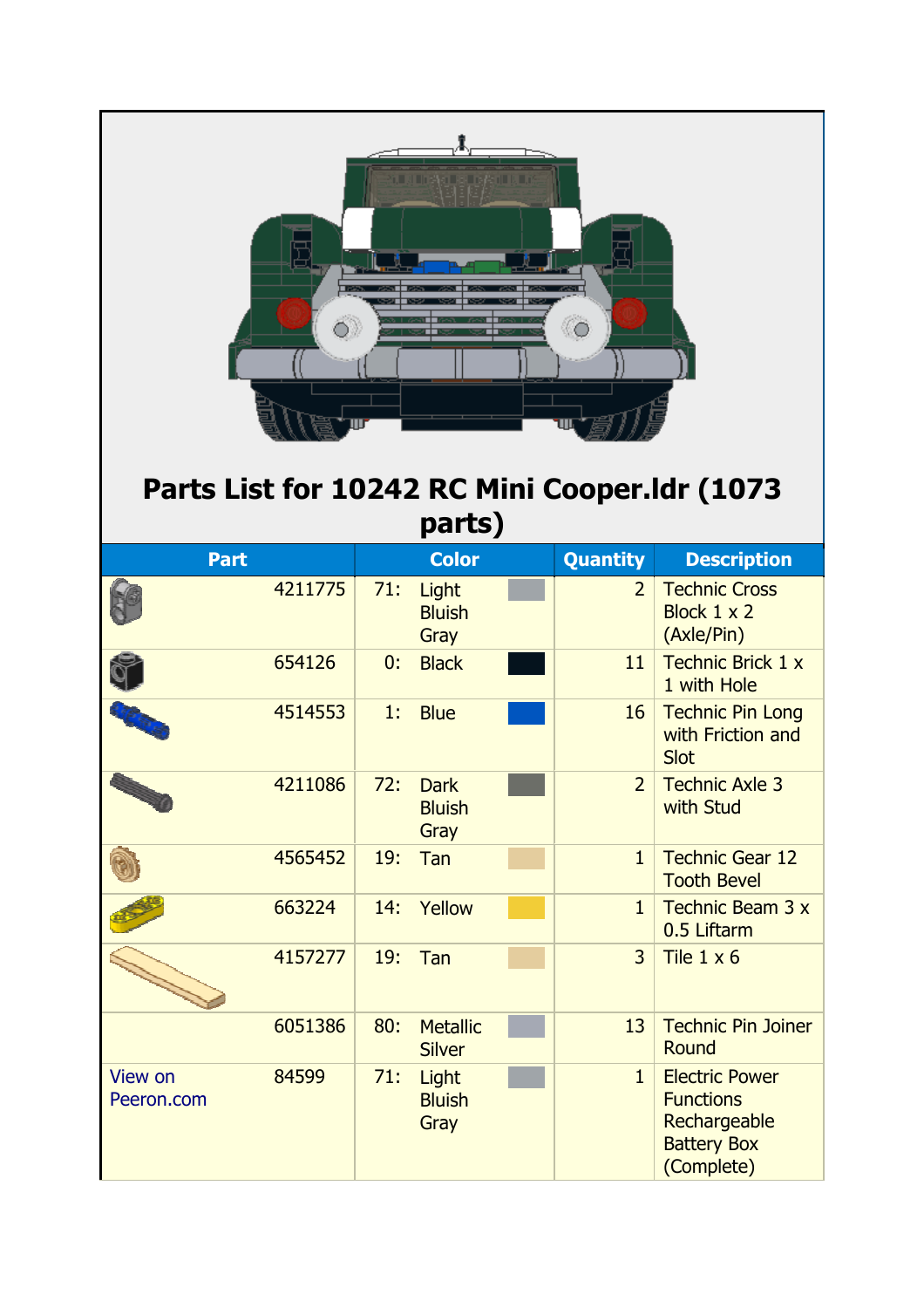| 이 제 마음이 되나 어떻게 했다.<br>$\bigcirc$ )<br>$\circ$<br>Parts List for 10242 RC Mini Cooper.Idr (1073<br>parts) |         |      |                                        |  |                 |                                                                   |  |
|----------------------------------------------------------------------------------------------------------|---------|------|----------------------------------------|--|-----------------|-------------------------------------------------------------------|--|
| <b>Part</b>                                                                                              |         |      | <b>Color</b>                           |  | <b>Quantity</b> | <b>Description</b>                                                |  |
|                                                                                                          | 4560178 | 15:  | White                                  |  | 12              | Tile 2 x 4 with<br>Groove                                         |  |
|                                                                                                          | 4558954 | 0:   | <b>Black</b>                           |  | 6               | Brick 1 x 1 with<br>Stud on 1 Side                                |  |
|                                                                                                          | 6055222 | 288: | <b>Dark</b><br>Green                   |  | 22              | Brick 1 x 1 with<br>Stud on 1 Side                                |  |
|                                                                                                          | 6004996 | 70:  | <b>Reddish</b><br><b>Brown</b>         |  | $\overline{2}$  | Plate $2 \times 14$                                               |  |
|                                                                                                          | 4598528 | 0:   | <b>Black</b>                           |  | $\overline{4}$  | Plate $1 \times 2$ with<br>Single Clip on Top                     |  |
|                                                                                                          | 4666611 | 19:  | Tan                                    |  | $\overline{2}$  | <b>Slope Brick</b><br>Curved 4 x 1<br><b>Double</b>               |  |
|                                                                                                          | 4618133 | 87:  | <b>Metallic</b><br><b>Dark</b><br>Gray |  | $\overline{2}$  | <b>Minifig Skate</b>                                              |  |
|                                                                                                          | 6055227 | 288: | <b>Dark</b><br>Green                   |  | $\overline{2}$  | <b>Slope Brick</b><br>Curved $3 \times 4 \times$<br>0.667 Rounded |  |
| $\bullet$                                                                                                | 4646864 | 36:  | <b>Trans</b><br><b>Red</b>             |  | $\overline{2}$  | Tile 1 x 1 Round<br>with Groove                                   |  |
|                                                                                                          | 4650260 | 71:  | Light<br><b>Bluish</b><br>Gray         |  | $\mathbf{1}$    | Tile 1 x 1 Round<br>with Groove                                   |  |
|                                                                                                          | 6030333 | 72:  | <b>Dark</b>                            |  | $\overline{3}$  | Tile 1 x 1 Round                                                  |  |